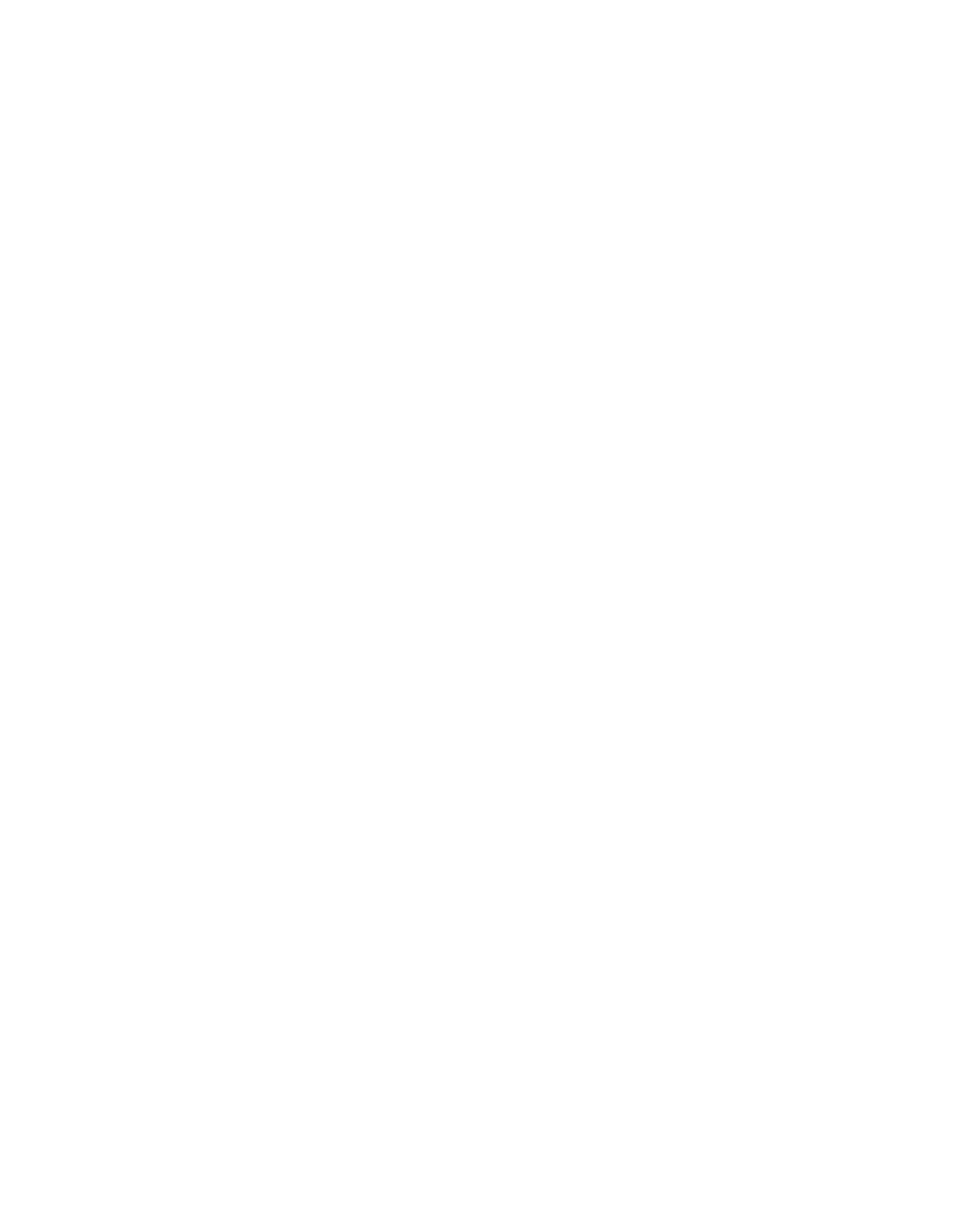

700 SW Taylor Street Suite 210 Portland, OR 97205 USA

Tel: +1 503 219 9000 Fax: +1 503 219 9009

February 11, 2008

Bill Walker Shasta County Department of Resources Management 1855 Placer Street, Suite 103 Redding, CA 96001-1759

RE: Technical Information and Recommended Responses to Comments Suggesting Moving Turbines to Address Visual Impacts

Dear Mr. Walker,

Hatchet Ridge Wind, LLC (HRW) would like to submit additional project information and recommended responses for addressing concerns raised by the public over visual impacts associated with the Project. Please consider this information in preparation of the Final EIR.

RES understands that there are significant visual impacts associated with the Project. Several individuals have questioned why the turbines cannot be moved back away from the edge of Hatchet Ridge to minimize the view of the turbines from the town of Burney. While this seems like a simple solution, the proposed locations of the turbines were chosen based on several factors, which are equally important in maximizing the energy output while minimizing the number of turbines.

The placement of wind turbines at Hatchet Ridge is constrained by several factors including (i) existing wind resource/wind speed, (ii) existing project boundaries, (iii) setbacks from neighboring landowners and existing transmission lines, (iv) existing microwave paths, and (v) minimum spacing between wind turbines. Each of these constraints is discussed below. When combined, the constraints provide virtually no flexibility for moving turbines upwind from their proposed locations.

Wind Resource: In order to minimize the cost of generating electricity from a wind project, turbines need to be sited at the windiest locations and within the other constraints described herein. Because the power generated by a wind turbine is a function of the cube of the wind speed, small changes in wind speed result in significant changes in power generated. As illustrated below, a 10% decrease in wind speed results in a 33% decrease in power generated.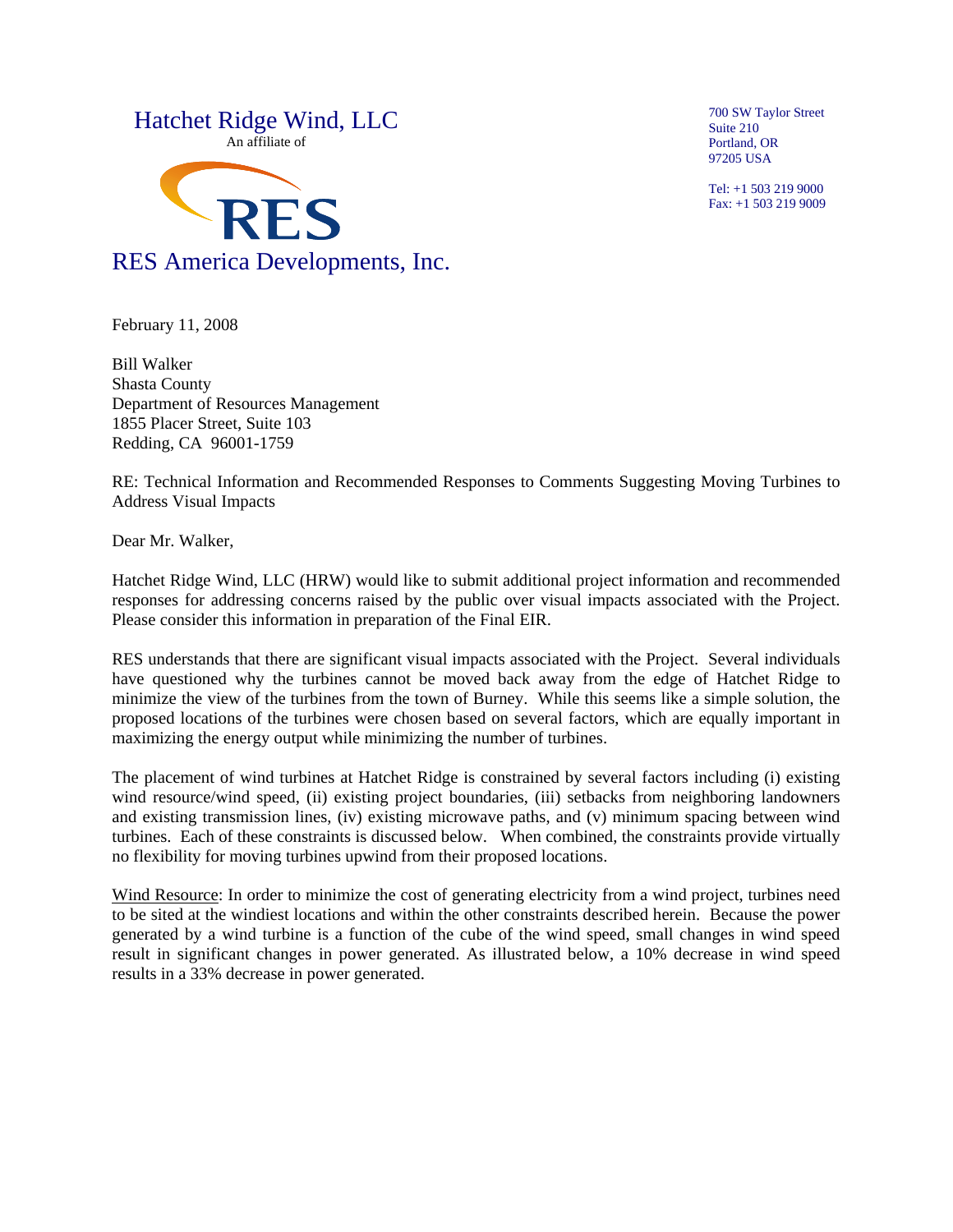Power Generated  $=$  function of velocity cubed  $= f (Velocity<sup>3</sup>)$  = f (Velocity x Velocity x Velocity)  $= f (1.10 \times 1.10 \times 1.10)$  $= f(1.33)$ 

The greatest wind speeds at the Hatchet Ridge Wind Project site occur on the "downwind edge" of project site. This is common among wind project sites where the topography provides for some elevation differences (hills, ridges, mesas, etc.). At Hatchet Ridge, wind flows primarily from the southwest. Upwind of the ridge the elevation of the landscape increases in the direction of wind flow. As the wind reaches the most northeasterly portions of the ridgeline, it is "sucked" into the lower elevation area known as Goose Valley. This suction effect causes the wind flow to accelerate at the most "downwind edge" of the Project site. Wind turbines placed along this portion of the ridge will generate the greatest amount of electricity and will minimize the cost of electricity generated by the Project. Relocating turbines upwind of these positions will reduce Project output and increase cost of generating electricity, ultimately making the project economically infeasible.

Existing Project Boundaries: Hatchet Ridge Wind, LLC has obtained wind energy lease rights for a defined area. Turbine placement outside of the defined area is not permitted. In addition, only the property leased by Hatchet Ridge Wind, LLC has been subject to CEQA environmental analysis. Placement of turbines outside of the leased area would require additional CEQA analysis.

Setbacks: After consulting with Shasta County, Hatchet Ridge Wind, LLC was advised to design the Project such that the distance between wind turbines and the boundaries of leased property is no less than the tip height of the wind turbine (i.e., the height of the turbine, including the blade, when the blade tip is at its highest point). Tip height of the turbines and the associated setback from the boundaries of the leased area is estimated to be approximately 420'. In addition, Hatchet Ridge Wind has imposed 150 meter (483 feet) setbacks of existing overhead power lines within the Project area. These setbacks place additional restrictions on the location of wind turbines. When combined with the other constraints, there is virtually no flexibility for relocating wind turbines to alternative locations.

Microwave Paths: Wind turbines can interfere with the microwave paths by physically blocking the lineof-sight between two microwave transmitters. Hatchet Ridge Wind, LLC hired a third-party consultant to identify existing microwave paths at the Project site on the basis of FCC databases and field visits. The consultant identified 62 microwave paths that intersect the project area, each using a transmitter at either the Bunchgrass Communication Site at the northwestern edge of the Project area or the Hatchet Ridge Communication Site at the southeastern edge of the Project area. The presence of the multiple microwave paths severely reduces the flexibility for siting wind turbines.

Minimum Turbine Spacing: Wind turbines create wakes which propagate downwind of and laterally from the turbine location. The resulting turbulence creates additional forces and stresses on neighboring wind turbines that increase the risk of turbine component failure, increase maintenance costs and reduce the life of the machine. For these reasons, turbine manufacturers advise that wind projects be designed with minimum spacing between turbines. In fact, minimum turbine spacing is *required* by turbine manufacturers in order to secure a turbine warranty. For the Hatchet Ridge Wind Project, turbine manufacturers require minimum spacing of  $2.5 - 3.0$  times the turbine rotor diameter  $(238 - 285$  meters; 779 – 935 feet) for turbines within the same row and approximately 7.5 times the turbine rotor diameter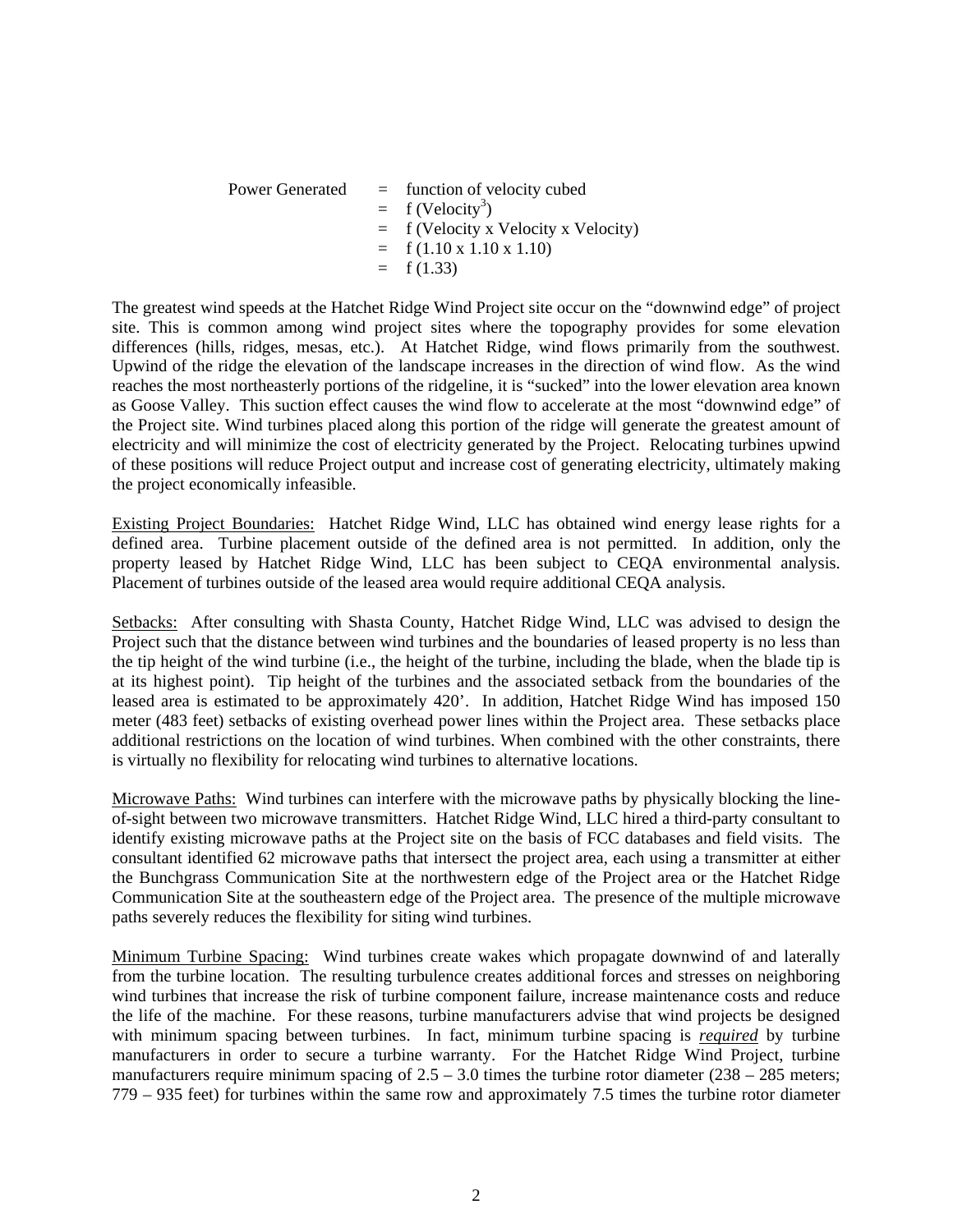(713 meters; 2335 feet; 0.44 miles) between turbine rows. These constraints provide virtually no flexibility for maintaining Project size and the associated economies of scale. Relocation of turbines will disrupt the current Project layout, reduce overall Project size and severely harm Project economics.

RES appreciates your consideration of this additionally information. If the County needs further information regarding how wind turbines are sited, please feel free to call or write.

Sincerely,

netters

Nicole S. Hughes, M.A. RPA RES America Developments, Inc.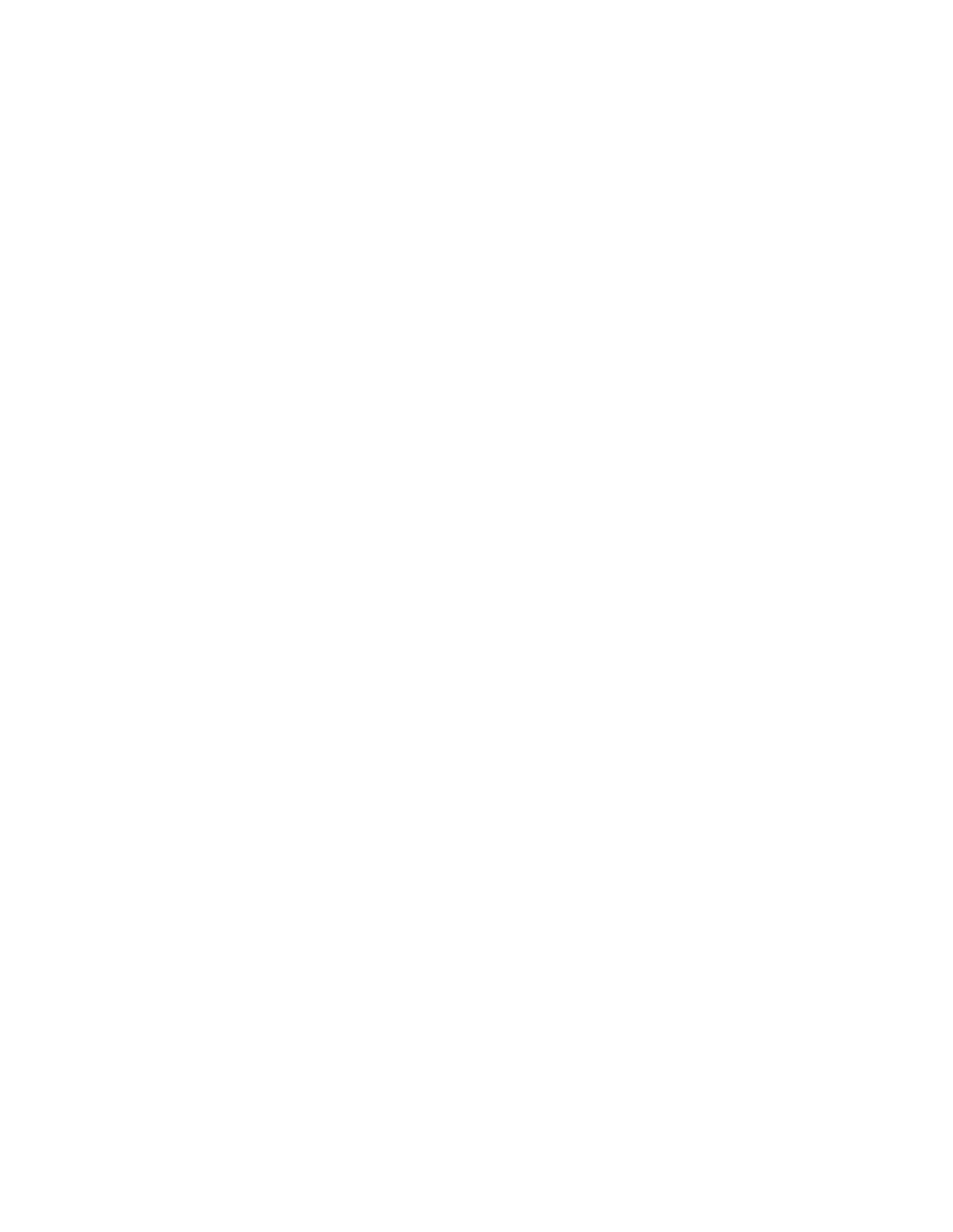

February 11, 2008

Bill Walker Shasta County Department of Resources Management 1855 Placer Street, Suite 103 Redding, CA 96001-1759

RE: Technical Information and Responses to PUC Comments

Dear Mr. Walker,

RES would like o assist Shasta County in addressing comments on the Draft EIR provided by the State of California Public Utilities Commission (letter dated January 28, 2008).

#### **Chapter 2 Project Description**

*PUC Comment:* The DEIR should include visual simulations of these components from multiple viewpoints in the environment in which they will be situated. This recommendation applies to the substation; the switching station; the 230 Kv circuit; the interconnection system; the operation and maintenance building; and any other aboveground facility.

*Suggested Response*: The visual simulations and analysis were conducted from key vantage points identified in the following areas: Nearby communities, including residences and businesses; areas used for recreational purposes, such as McArthur –Burney Memorial Park; and roadway travel routes. The facilities suggested by the CUP as requiring visual simulations would not be visible under the current simulation strategy. For example, Figure 3.1-12 shows and existing view and simulated view of the proposed project from SR299 in Haynes Flat. The existing Bunchgrass communications station on Hatchet Ridge is barely visible from the viewpoint, and then the only components that are visible are the largest communication towers. If we use this as a comparison, the following facilities proposed for Hatchet Ridge would also not be visible from this location, given their comparison in size and design to the communication station; the substation, switching station, 230 kV circuit, the interconnection system, and the operation and maintenance building. The same would be true of the simulated views from SR 299 at Round Mountain (Figure 3.1-11) and SR299 in Burney (figure 3.1-13).

The purpose of the simulations is to determine what the project would potentially look like from key vantage points. In order to capture the suggested facilities in visual simulations, simulations would need to be prepared from areas much closer to the project, which would potentially not be defined as key vantage points. These points would be along SR299 within 1 mile or so of the proposed facilities, where roadway travelers do not typically stop to enjoy views, and no residential or commercial zones are

700 SW Taylor Street Suite 210 Portland, OR 97205 USA

Tel: +1 503 219 9000 Fax: +1 503 219 9009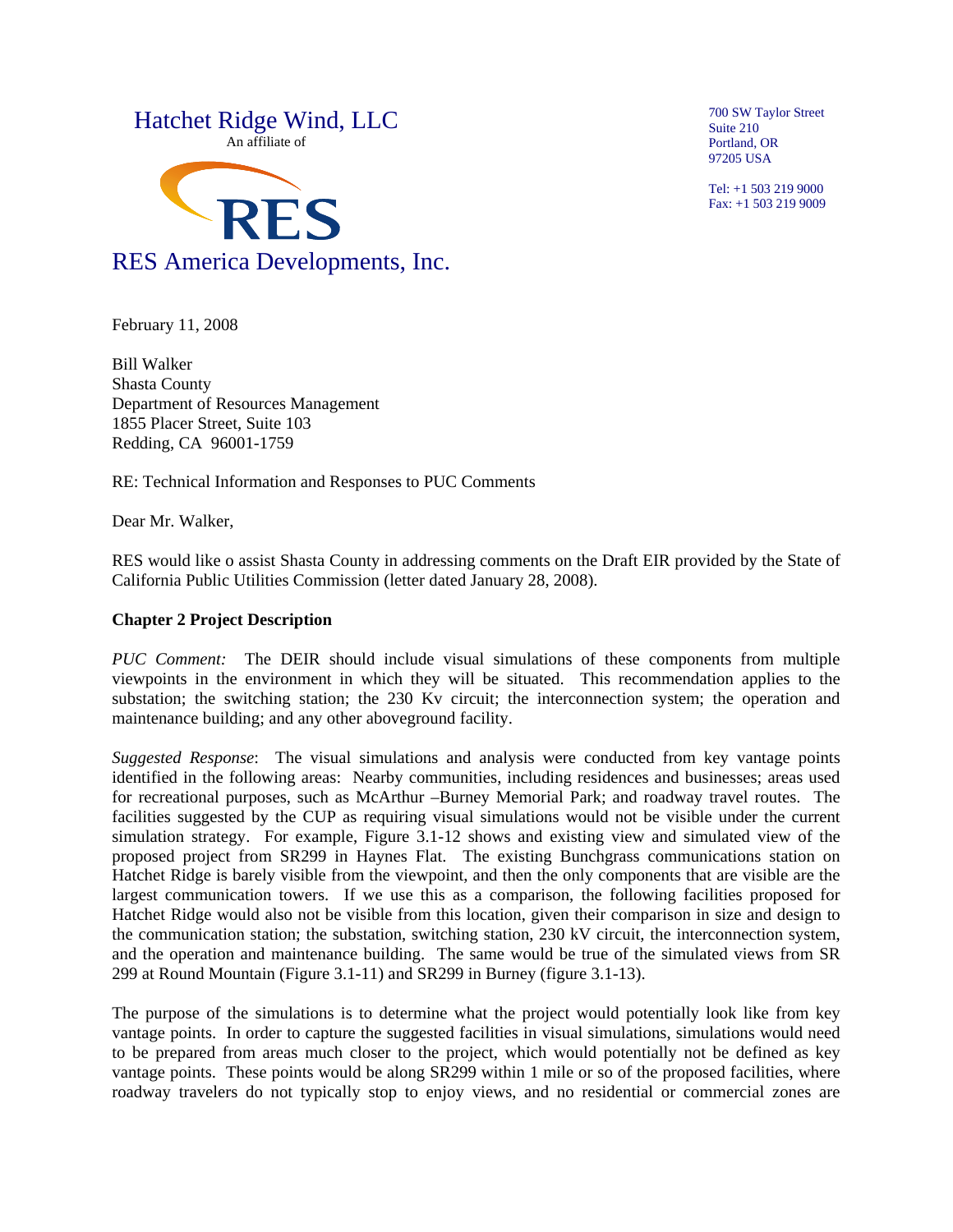located. It is unwarranted to prepare visual simulations for proposed facilities for the purpose of merely capturing these in a visual simulation unless there is a targeted view point from which to run the simulation.

Additionally, it is not a requirement of CEQA or a standard of the wind energy industry to run visual simulations on associated facilities. Also, we do not know of any visual simulations that were prepared for the existing Bunchgrass communication station or the existing 230 kV transmission line in the area. The visual simulations are typically reserved for facilities which pose direct visual impacts on key vantage points.

*PUC Comment:* the DEIR should include a single overhead diagram of the project that illustrates the layout of all of the project components to be developed in connection with this project.

*Suggested Response*: The DEIR does include a map (Figure 2-1) which shows the location of all associated facilities, with the exception of the switching station. The switching station location is identified in the DEIR as within Section 28 of Township 35N, Range 2E. The exact location of the switching station will be determined upon investigation by transmission facilities specialists and PGE before construction begins. The entire Section 28 was reviewed in the environmental analysis to determine potential impacts, given the uncertainty over the exact location of the switching station.

*PUC Comment:* the DEIR should include a full impact analysis of the switching facility

#### *Suggested Response*: see previous response

*PUC Comment:* the DEIR should indicate the type of transmission towers the applicant intends to install to support the 230 kV circuit.

*Suggested Response*: the DEIR states that either single steel poles or double wood poles should likely support the overhead transmission lines.

#### **Section 2.6.3 Communication**

*PUC Comment:* This section states that the project will include an underground fiber optic system to enable monitoring and control from "remote locations." The DEIR does not identify the location of the remote monitoring facility or whether the fiber optic intends to directly connect with this facility or interconnect to into the Public Switched Telephone Network (PSTN).

- The DIER should indicate whether the fiber optic system will be interconnected with the PSTN; and
- The DEIR should include a overhead map that indicates where trenching will take place and where conduit will be installed. The map should identify the facilities that will be directly connected to the fiber optic system.

*Suggested Response:* The communication cables including fiber optic for turbine monitoring and control would be located in the underground collector system trench back to the project substation. The overhead ground wire on the 230 kV line would contain the fiber optic between the project substation and the POI. No new facilities or trenches will be needed to contain the communication fiber optic system.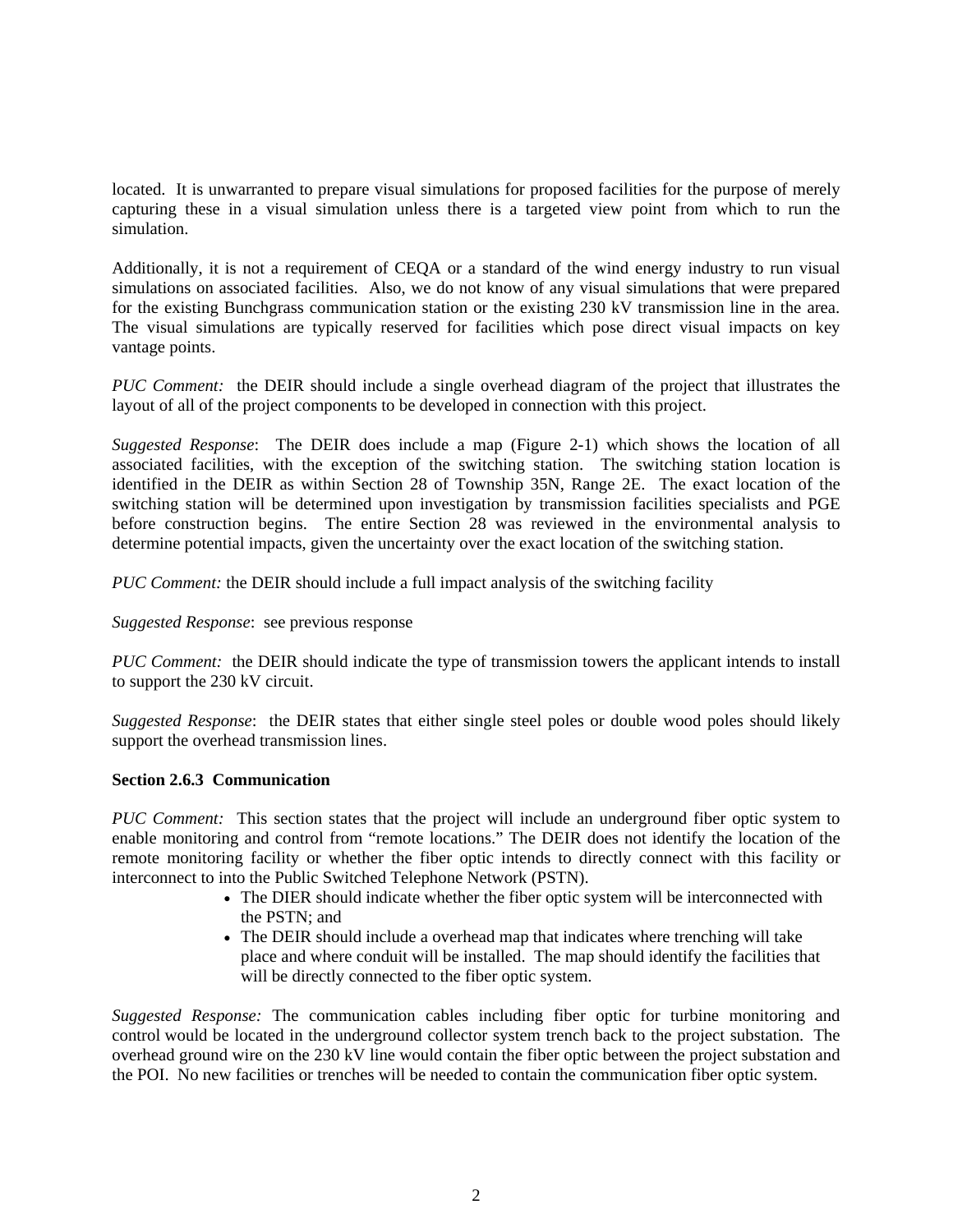#### **Section 2.6.6 Permanent Meteorological Towers**

*PUC Comment:* Aside from noting the towers will be built, the DEIR does not appear to include the towers in any visual simulation, not does it identify the locations of these towers on the project area maps.

*Suggested Response*: The permanent meteorological towers will not be visible from the key vantage points used in the visual simulations due to their small size. Refer to Figure 3.1-12, the Bunchgrass communication station contains towers similar in height and build to a permanent meteorological tower that are not visible in the simulations.

The exact location of the permanent meteorological towers has not been determined and will be determined after installation of the turbines. The environmental review for the project included analysis for the installation of up to 4 meteorological towers.

#### **Chapter 3. Environmental Analysis Section 3.3 Air Quality**

*PUC Comment:* this section states that greenhouse gases (GHG) are thought to be responsible for the greenhouse effect or global warming. Aside from noting that GHGs are a problem, the DEIR does not appear to estimate or forecast the amount of carbon dioxide that may be generate as a result of the project.

• The DEIR should estimate to level of carbon dioxide, methane, and nitrous oxide that may be generated as a result of the project.

*Suggested Response:* The following levels of carbon dioxide, methane, and nitrous oxide are expected from operation of the wind facility.

Carbon dioxide  $-0$ Methane  $-0$ Nitrous oxide  $= 0$ 

Construction of the wind facility and manufacturing of the turbines and associated infrastructure will likely result in minor emissions of green house gases. These values have not been calculated, but can be considered comparative to other industrial manufacturing and large construction projects. Typical emissions associated with large construction projects include emissions from diesel construction and transfer vehicles and passenger vehicles used on site by construction crews. Though some vehicles will be on site during operations, the largest concentration of potential emissions will occur during a 9-12 month construction period. Greenhouse gas emissions from turbine manufacturing will not impact the local air quality, nor that of the State of California because the parts will be imported. Please refer to the attached AWEA fact sheet for more information on comparative emissions

RES appreciates your consideration of this additionally information. If the County needs further information regarding the information provided in this letter, please feel free to call or write.

Sincerely,

netting

Nicole S. Hughes, M.A. RPA RES America Developments, Inc.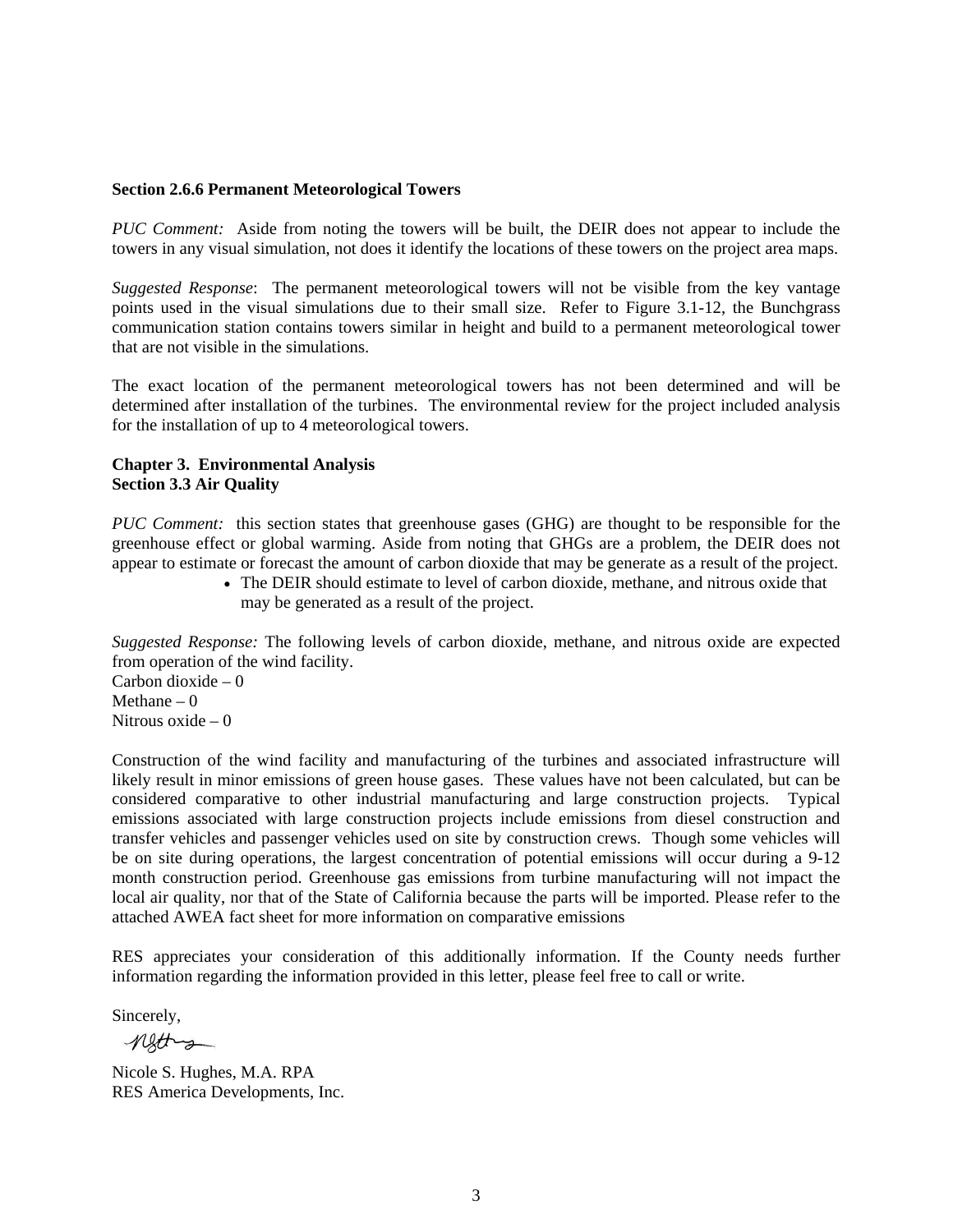Enclosures:

AWEA fact sheet on greenhouse gas emissions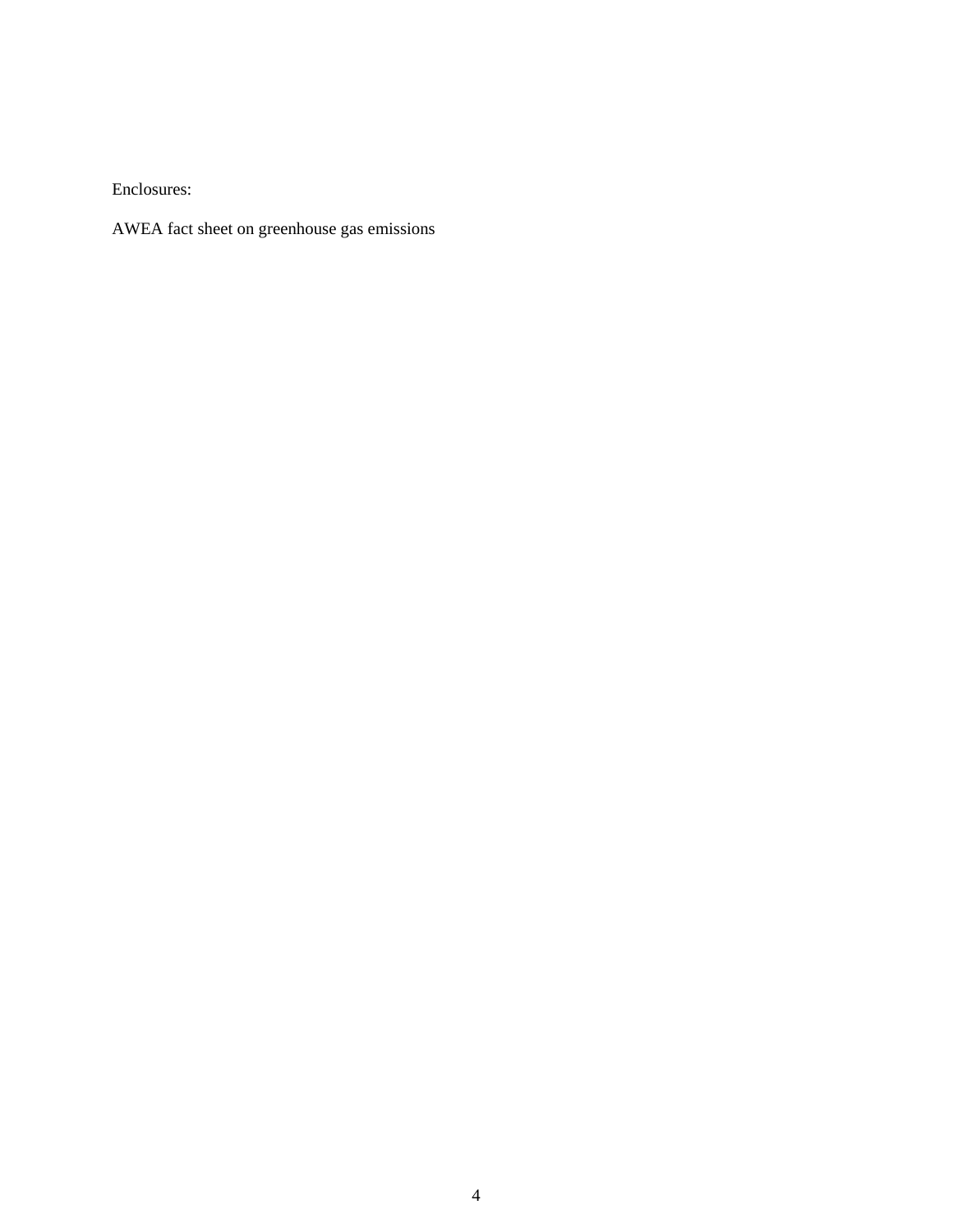# **WIND ENERGY FACT SHEET**

# **Comparative Air Emissions Of Wind and Other Fuels**

Wind energy's most important environmental benefit is its lack of emissions of both air pollutants and greenhouse gases when compared with alternative methods of generating electricity.

The American Wind Energy Association (AWEA) has developed a set of statistics to quantify the comparative emissions of wind and other fuels, based on data gathered by the U.S. Department of Energy's Energy Information Administration (EIA)[1], which collects information on the U.S. utility industry.

This, and similar fact sheets, can be found online at http://www.awea.org/pubs/factsheets.html.

**For carbon dioxide (CO2), the leading greenhouse gas associated with global warming, comparative emissions during electricity generation are as follows:**

| Fuel               | CO <sub>2</sub> Emitted Per | KWh Generated,  | CO <sub>2</sub> Emitted, Total |  |  |
|--------------------|-----------------------------|-----------------|--------------------------------|--|--|
|                    | Kilowatt-hour (kWh)         | 1997 (billions) | <b>Generation</b> (billion     |  |  |
|                    | Generated (in pounds)       |                 | pounds)                        |  |  |
| Coal               | 2.13                        | 1,788           | 3,807                          |  |  |
| <b>Natural Gas</b> | 1.03                        | 283.6           | 291                            |  |  |
| Oil                | 1.56                        | 77.8            | 122                            |  |  |
| U.S. Average       | 1.52                        | 3,494           | 5,313                          |  |  |
| Fuel Mix [2]       |                             |                 |                                |  |  |
| Wind               | $-0-$                       | 3.4             | $-0-$                          |  |  |

# **For sulfur dioxide (SO2), the leading precursor of acid rain:**

| Fuel               | SO <sub>2</sub> Emitted Per | <b>KWh Generated,</b> | SO <sub>2</sub> Emitted, Total |  |  |
|--------------------|-----------------------------|-----------------------|--------------------------------|--|--|
|                    | Kilowatt-hour (kWh)         | 1997 (billions)       | <b>Generation</b> (million     |  |  |
|                    | Generated (in pounds)       |                       | pounds)                        |  |  |
| Coal               | 0.0134                      | 1,788                 | 24,028                         |  |  |
| <b>Natural Gas</b> | 0.000007                    | 283.6                 | 2                              |  |  |
| Oil                | 0.0112                      | 77.8                  | 870                            |  |  |
| U.S. Average       | 0.0080                      | 3,494                 | 27,914                         |  |  |
| Fuel Mix [2]       |                             |                       |                                |  |  |
| Wind               | $-0-$                       | 3.4                   | $-0-$                          |  |  |

Energy Association 122CStreet, N.W. Suite 380

American Wind

Washington, D.C.

20000

202383-2500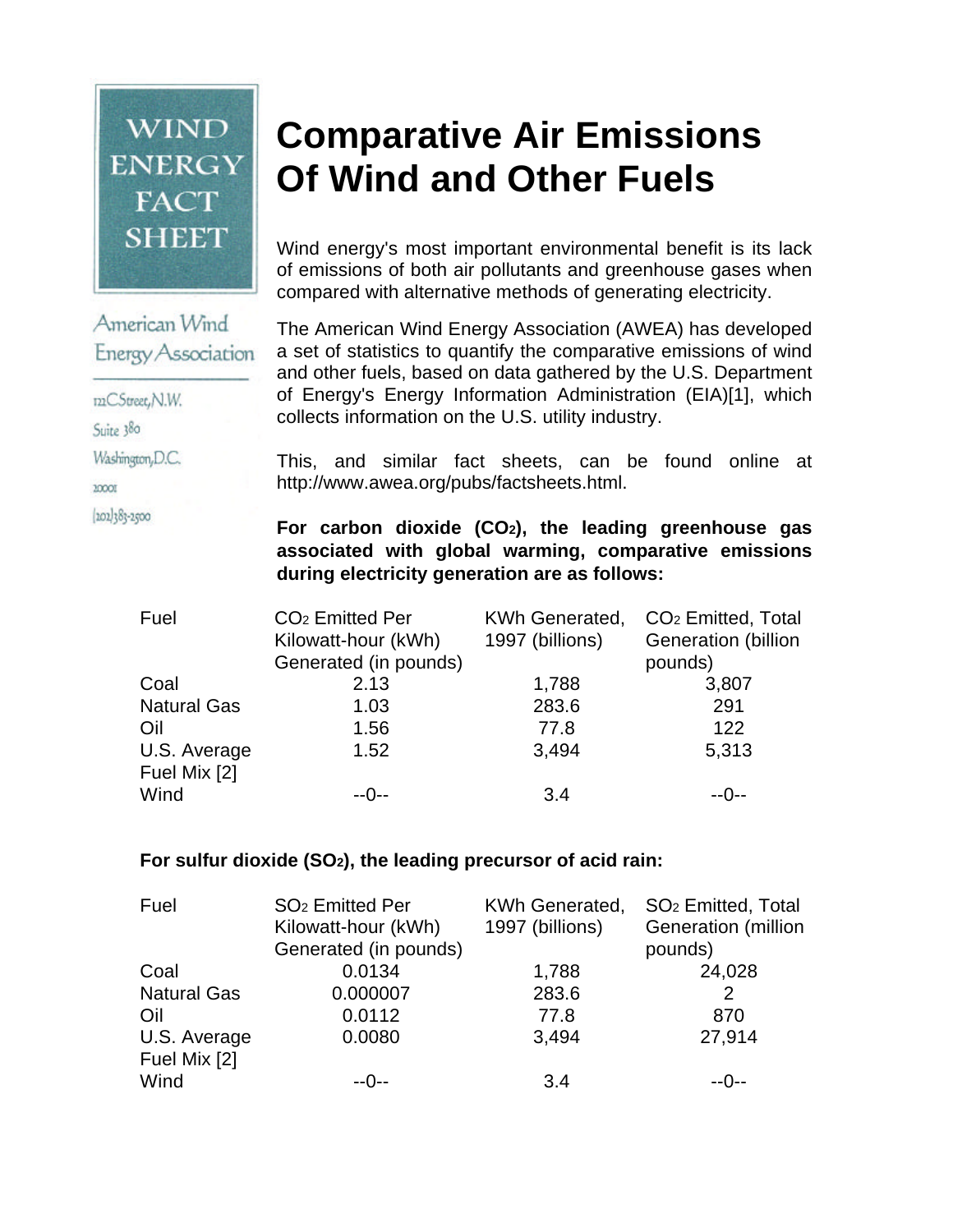| For nitrogen oxides (NOx), another acid rain precursor and the leading |  |
|------------------------------------------------------------------------|--|
| component of smog:                                                     |  |

| Fuel               | <b>NO<sub>x</sub></b> Emitted Per<br>Kilowatt-hour (kWh)<br>Generated (in pounds) | KWh Generated,<br>1997 (billions) | NO <sub>x</sub> Emitted, Total<br>Generation (million<br>pounds) |  |  |
|--------------------|-----------------------------------------------------------------------------------|-----------------------------------|------------------------------------------------------------------|--|--|
| Coal               | 0.0076                                                                            | 1,788                             | 13,668                                                           |  |  |
| <b>Natural Gas</b> | 0.0018                                                                            | 283.6                             | 504                                                              |  |  |
| Oil                | 0.0021                                                                            | 77.8                              | 162                                                              |  |  |
| U.S. Average       | 0.0049                                                                            | 3,494                             | 17,112                                                           |  |  |
| Fuel Mix [2]       |                                                                                   |                                   |                                                                  |  |  |
| Wind               | --0--                                                                             | 3.4                               | --∩--                                                            |  |  |

A single 750-kilowatt wind turbine, operated for one year at a site with Class 4 wind speeds (winds averaging 12.5-13.4 mph at 10 meters height), can be expected to displace a total of 2,697,175 pounds of carbon dioxide, 14,172 pounds of sulfur dioxide, and 8,688 pounds of nitrogen oxides, based on the U.S. average utility generation fuel mix.[3]

AWEA has prepared a spreadsheet which permits calculations based on these and other air emissions statistics and which can be e-mailed to researchers on request.

# NOTE

1. Emissions data in this fact sheet are based on statistics provided in the EIA's *Annual Energy Review 1998.* (Washington, D.C.: Energy Information Administration, DOE/EIA-0384 ((98)), July 1998.) The Annual Energy Review can be accessed on the Web at <http://www.eia.doe.gov/aer>.

2. The numbers for kilowatt-hours generated and emissions for "Coal," "Natural Gas," and "Oil" are based on U.S. electric utility generation. The numbers for kilowatt-hours generated and emissions for "US Average Fuel Mix" and "Wind" are the totals for all U.S. generation, including nonutility plants."

3. Estimate derived by AWEA using data from *Renewable Energy Technology Characterizations*, published by the U.S. Department of Energy and the Electric Power Research Institute, December 1997.



**American Wind Energy Association** 122 C Street NW, Suite 380, Washington, DC 20001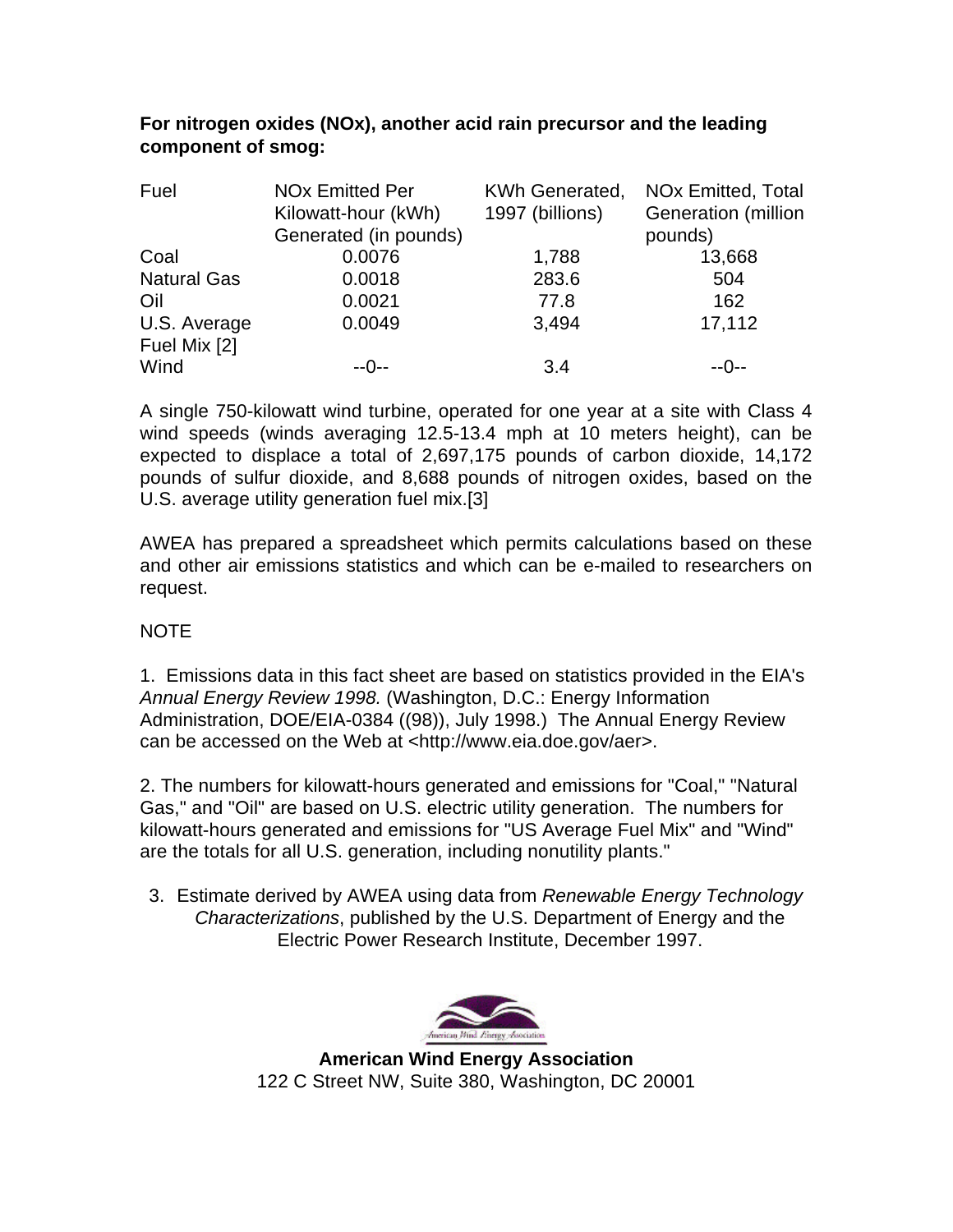

February 13, 2008

Bill Walker Shasta County Department of Resources Management 1855 Placer Street, Suite 103 Redding, CA 96001-1759

RE: Technical Information and Recommended Responses to CADFG Comments

Dear Mr. Walker,

Hatchet Ridge Wind, LLC (HRW) would like to submit additional project information and recommended responses for addressing concerns raised by the California Department of Fish and Game in their letter to you dated January 25, 2008. The following information was gathered from scientists and project developers with years of experience working in the wind industry. Please consider this information in preparation of the Final EIR.

*DFG Comment*: DFG recommends the applicant be required to provide these reports (monitoring reports) to DFG by December  $31<sup>st</sup>$  of any operating year in which turbines operate.

*Response*: This is a standard mitigation measure in the wind industry. HRW recommends more frequent reporting of monitoring reports considering the high number of comments received from concerned citizens and conservation groups. We feel that open, frequent analysis of actual impacts will help address concerns and alleviate fears of unaddressed impacts.

*DFG Comment:* DFG suggests that the time frame for mortality monitoring be established as the operational period for the project.

*Response:* This is not an industry standard, and is not supported by the CEC Guidelines, adopted in 2007. The Guidelines specifically recommend against open-ended mitigation and provide recommendations for monitoring studies based on potential impacts ascertained from pre-construction impacts studies. According to the CEC Guidelines, Hatchet Ridge would be considered a Category 2 or 3 site. The CEC Guidelines recommend monitoring for 2 years post-construction at such sites.

*DFG Comment:* DFG recommends monitoring per the CEC Guidelines must continue as this plantation forest matures to assure that increased bird use of the site does not result in mortality of protected bird species.

700 SW Taylor Street Suite 210 Portland, OR 97205 USA

Tel: +1 503 219 9000 Fax: +1 503 219 9009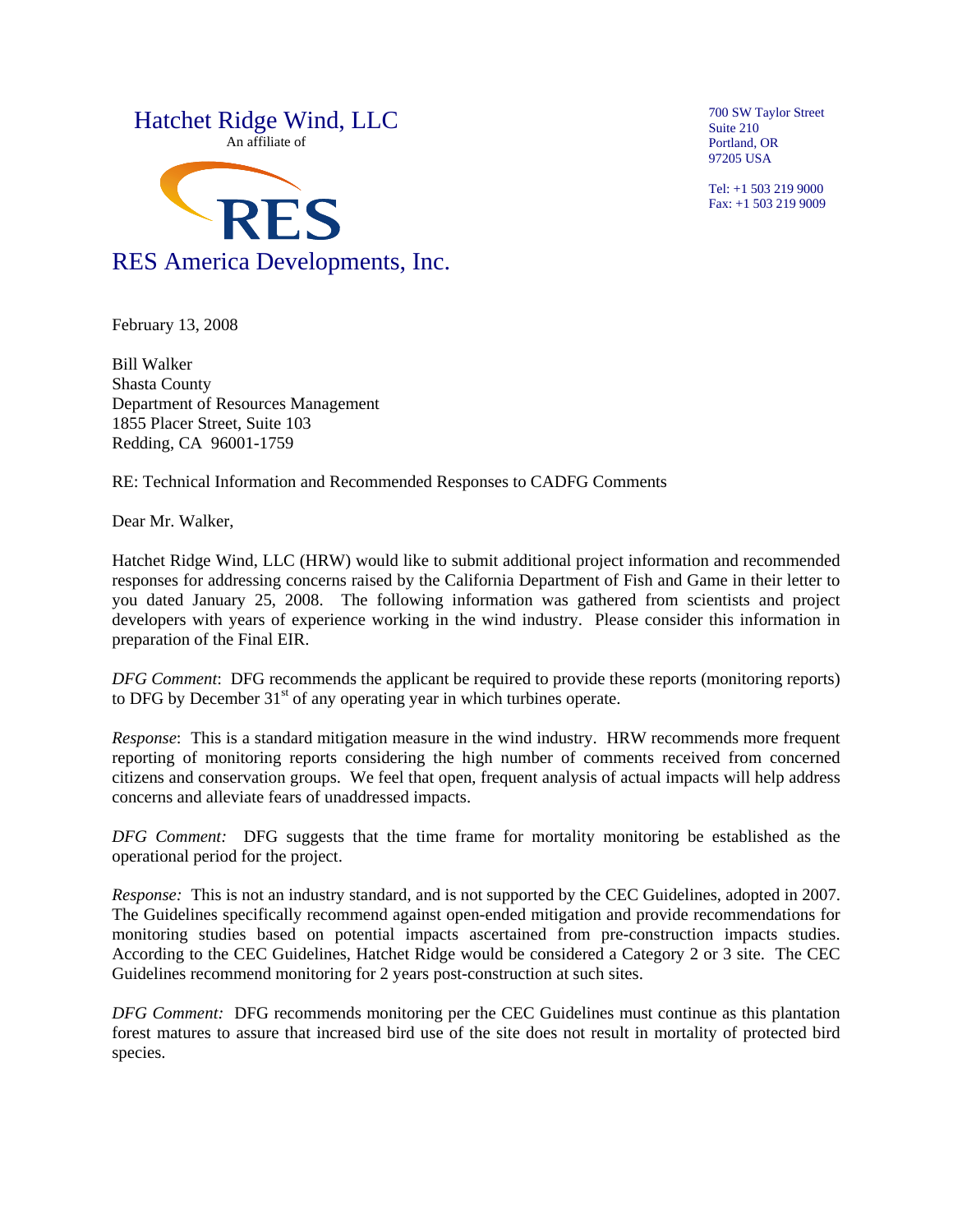*Response:* The CEC Guidelines recommend monitoring for 2 years post-construction for a project such as Hatchet Ridge. The argument that the area will see an increase in bird use as the trees around the project mature is unsubstantiated. The site is currently managed as a tree plantation and the project will not change that use, nor does it propose to change the current land management practices. Mature trees in the project area will be harvested by the property owners when commercially viable. The current land management of the site has the effect of periodic large-scale disturbance, which creates suitable habitat for a suite of species while eliminating it as habitat for others. For example, spotted owls, which generally occupy mature or old growth forests, are unlikely to occur on site as over the long-term the forest characteristics are not suitable for spotted owl. The land management of the site has the general effect of reducing potential mature forest habitat in the area, resulting in a less than likely scenario for impacts to protected bird species.

*DFG Comment:* DFG recommends a requirement for avian use surveys during early project operations be added to MM BIO-6.

*Response:* HRW does not support the recommendation for use surveys during early project operations. The CEC Guidelines state that the primary goals of operations monitoring are to determine "whether estimated fatality rates described in pre-permitting assessment were reasonably accurate; whether the avoidance, minimization, and mitigation measures implemented for the project were adequate or whether additional corrective action or compensatory mitigation is warranted; whether overall bird and bat fatality rates are low, moderate, or high relative to other projects." The CEC Guidelines do suggest one year of post-construction bird use count studies; however, the pre-project studies did not document high use of the site by sensitive bird resources which could be targeted with bird use surveys for assessing indirect effects. The results of the pre-project surveys do not support using bird use surveys in the postconstruction monitoring. HRW does, however, recommend reconsidering this mitigation measure if results from carcass searches vary considerably from the data acquired during pre-construction use count studies.

*DFG Comment:* DFG suggests that other forms of mitigation including other minimization schemes and compensatory mitigation may be available.

*Response:* HRW supports this recommendation. Shasta County was provided with a list of potential mitigation measures including compensatory mitigation that are consistent with the CEC Guidelines. (See comments submitted by David Young, WEST, Inc., January 28, 2008.)

*DFG Comment:* DFG recommends reconfiguring turbine layout.

*Response:* The DEIR identified no impacts to wildlife which are directly linked to or mitigated by a change in the currently proposed layout. Additionally, the pre-construction studies did not identify any sensitive resources or high use areas that would warrant a change in the turbine layout. HRW has provided a letter explaining the reasons why the proposed layout is optimal for maximizing energy output, while minimizing environmental impacts to the extent feasible. (See HRW's letter regarding alternatives analysis, January 28, 2008.)

*DFG Comment:* DFG recommends considering repowering using latest technology, utilizing alternative designs, or adjusting the height of the rotor sweep of constructed or yet-to-be constructed turbines.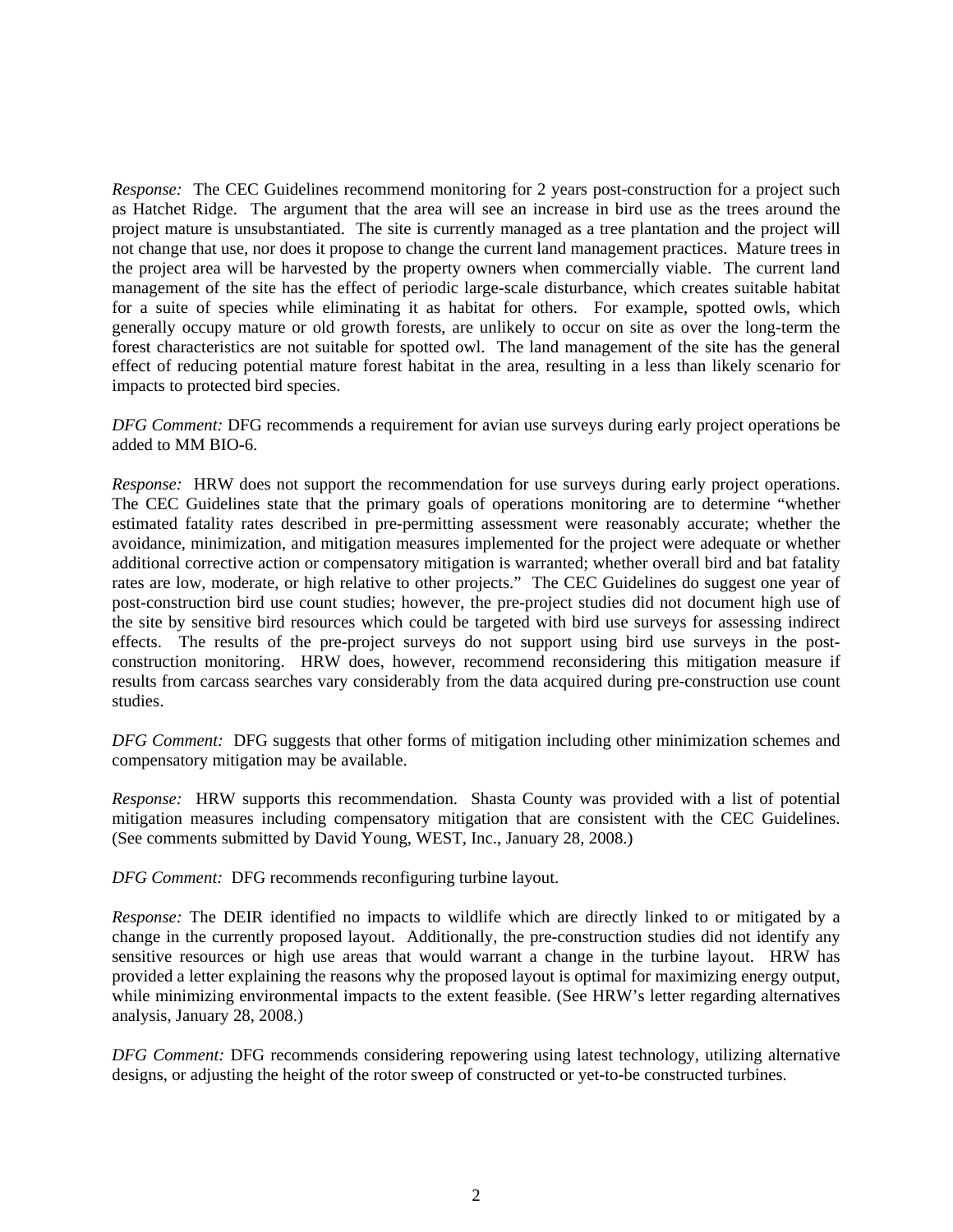Response: HRW feels that this mitigation measure is too open-ended to be feasible. It is impossible to require a developer to change project components when new technology becomes available without knowing what that new technology would be or whether the new technology is appropriate for addressing the specific environmental concern. Additionally, the DEIR considered potentially appropriate alternatives for the project, including alternative technologies, an alternative layout, and changes in the height of turbines, but none were considered feasible because they do not meet the key objectives of the project and are therefore not viable. (See HRW's letter regarding alternatives analysis, January 28, 2008.)

*DFG Comment:* DFG recommends consideration of lighting schemes which may reduce bird attraction.

*Response:* Several studies have been conducted at operating wind farms that have analyzed potential impacts associated with lit versus unlit turbines. Results of these studies indicate that there are no correlations between turbine lighting schemes and avian fatalities. The current lighting requirements of the FAA do not appear to influence bird or bat mortality at turbines. The following studies addressed the issue of lit turbines and avian and bat mortality.

- Arnett, E.B, W.P. Erickson, J. Kerns, and J. Horn. 2005. Relationships between Bats and Wind Turbines in Pennsylvania and West Virginia: An Assessment of Fatality Search Protocols, Patterns of Fatality, and Behavioral Interactions with Wind Turbines. Prepared for the Bats and Wind Energy Cooperative, March 2005.
- Erickson, W.P., B. Gritski, and K. Kronner. 2003. Nine Canyon Wind Power Project Avian and Bat Monitoring Report, September 2002 – August 2003. Technical report submitted to Energy Northwest and the Nine Canyon Technical Advisory Committee.
- Erickson, W.P., J. Jeffrey, K. Kronner, and K. Bay. 2004. Stateline Wind Project Wildlife Monitoring Final Report, July 2001 – December 2003. Technical report peer-reviewed by and submitted to FPL Energy, the Oregon Energy Facility Siting Council, and the Stateline Technical Advisory Committee.
- Johnson, G., W. Erickson, J. White, R. McKinney. 2003. Avian and Bat Mortality During the First Year of Operation at the Klondike Phase I Wind Plant, Sherman County, Oregon. Technical report prepared for Northwestern Wind Power, Goldendale, Washington. March 2003.
- Young, Jr., D.P., J.D. Jeffrey, W.P. Erickson, K.J. Bay, and V.K. Poulton. 2006. Eurus Combine Hills Turbine Ranch Phase 1 Post Construction Wildlife Monitoring First Annual Report February 2004 – February 2005. Prepared for Eurus Energy America Corporation and Combine Hills Technical Advisory committee, Umatailla County, Oregon. Prepared by: Western EcoSystems Technology, Inc., Cheyenne, Wyoming and Walla Walla, Washington, February 21, 2006.
- Young, Jr., D.P., W.P. Erickson, J.D. Jeffrey, and V.K. Poulton. 2007. Puget Sound Energy Hopkins Ridge Wind Project Phase 1 Post-Construction Avian and Bat Monitoring First Annual Report, January - December 2006. Technical report for Puget Sound Energy, Dayton, Washington and Hopkins Ridge Wind Project Technical Advisory Committee, Columbia County, Washington. Western EcoSystems Technology, Inc. Cheyenne, Wyoming, and Walla Walla, Washington. 25pp.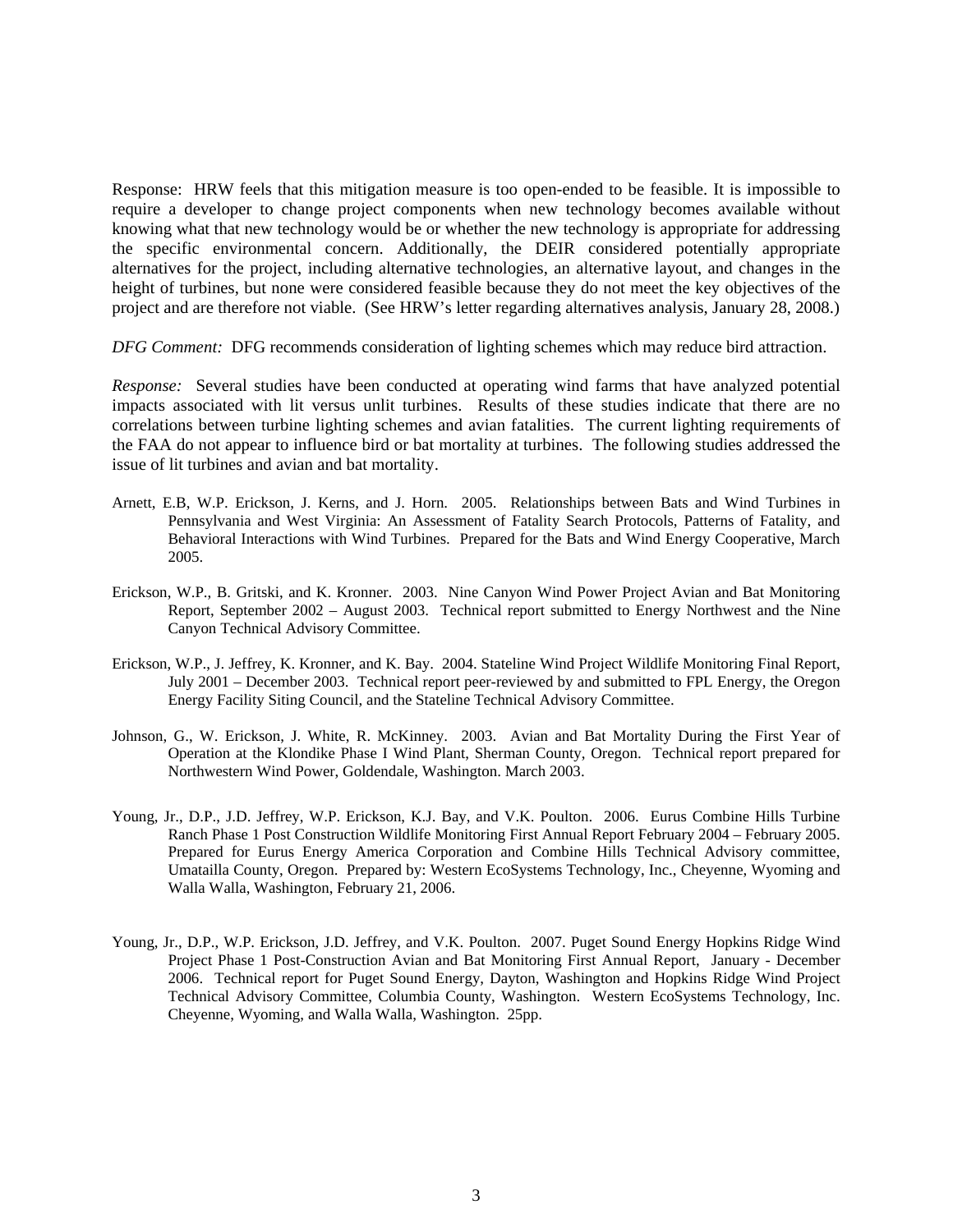*DFG Comment:* DFG states that any mortality of special status raptors should result in implementation of avoidance measures.

*Response:* A comprehensive mitigation plan for impacts to birds has been presented that is consistent with the CEC Guidelines and which considers raptors. Mortality thresholds for raptors were provided in the recommended mitigation that would trigger additional mitigation if exceeded. This mitigation plan is comprehensive following an adaptive management approach and includes coordination with the agencies when determining additional necessary measures. Mortality of any special status species will be reported to the Technical Advisory Committee and/or the CADFG and USFWS during the post-construction monitoring. Additional appropriate measures for mitigation of impacts to special status species may include drawing upon the compensatory mitigation fund, habitat alterations, or additional research. Additional research may be warranted to determine what the actual cause of the impact is before appropriate mitigation may be determined.

*DFG Comment:* DFG believes that take of golden eagle is likely, and that impacts to golden eagle should be considered potentially significant.

*Response:* David Young, of WEST, Inc., submitted a comment letter discussing the inconsistencies between actual point count data and the information provided in Table 3.4-3. This comment from CDFG is a good example of the erroneous conclusions that are drawn by readers of the DEIR if based solely on the rankings in the table. CDFG concluded that there would be a high potential for impact based on the table, while in fact, the high ranking does not equate to high risk or high potential impact. While there was actually only one golden eagle seen at the site over a 12-month period, Table 3.4-3 suggests there is a high potential for occurrence of golden eagle. Additionally, the table indicates there is no suitable habitat for golden eagle; therefore, a determination that there is a high potential for golden eagle to occur or be impacted is inconsistent with the available information. Similar inconsistencies are found elsewhere in this table. HRW suggests revising the table to more accurately reflect the true potential for occurrence as reflected in the actual point count data. Potential for occurrence should be based upon best available data for the project area, not on the regulatory status of a species or existing regulations for protection.

*DFG Comment:* DFG suggests impacts to sandhill crane migration (related to the overhead transmission line) could be significant, since cranes are known to have particular difficulty in avoiding collisions with high voltage power lines.

*Response:* The concern that sandhill cranes will be impacted by the overhead transmission line is unfounded due to the lack of habitat for this species in the project area. While sandhill cranes were observed flying high over the site during migration, there are no site characteristics or habitat that would attract sandhill cranes to the site and put them in close proximity to the transmission line. Additionally, the transmission line will be located in a treed area, where migrating birds are unlikely to be impacted because they are flying over at an elevation much higher than the tree line and proposed transmission line. Sandhill cranes have been known to collide with power lines, but these collisions are generally reported in areas where transmission lines are near roosting habitat such as wet meadows, sandbars, or agricultural fields utilized by cranes (Brown et al. 1987, Morkill and Anderson 199, Lewis et al 1992, Brown and Drewien 1995). Most documented crane collisions with powerlines occur when they are flushed or disturbed from roosts. It is highly unlikely that sandhill cranes will roost on the site due to lack of habitat, and sandhill cranes flying over the HRW site will be well above the transmission line and unlikely to be exposed to potential risk of collision.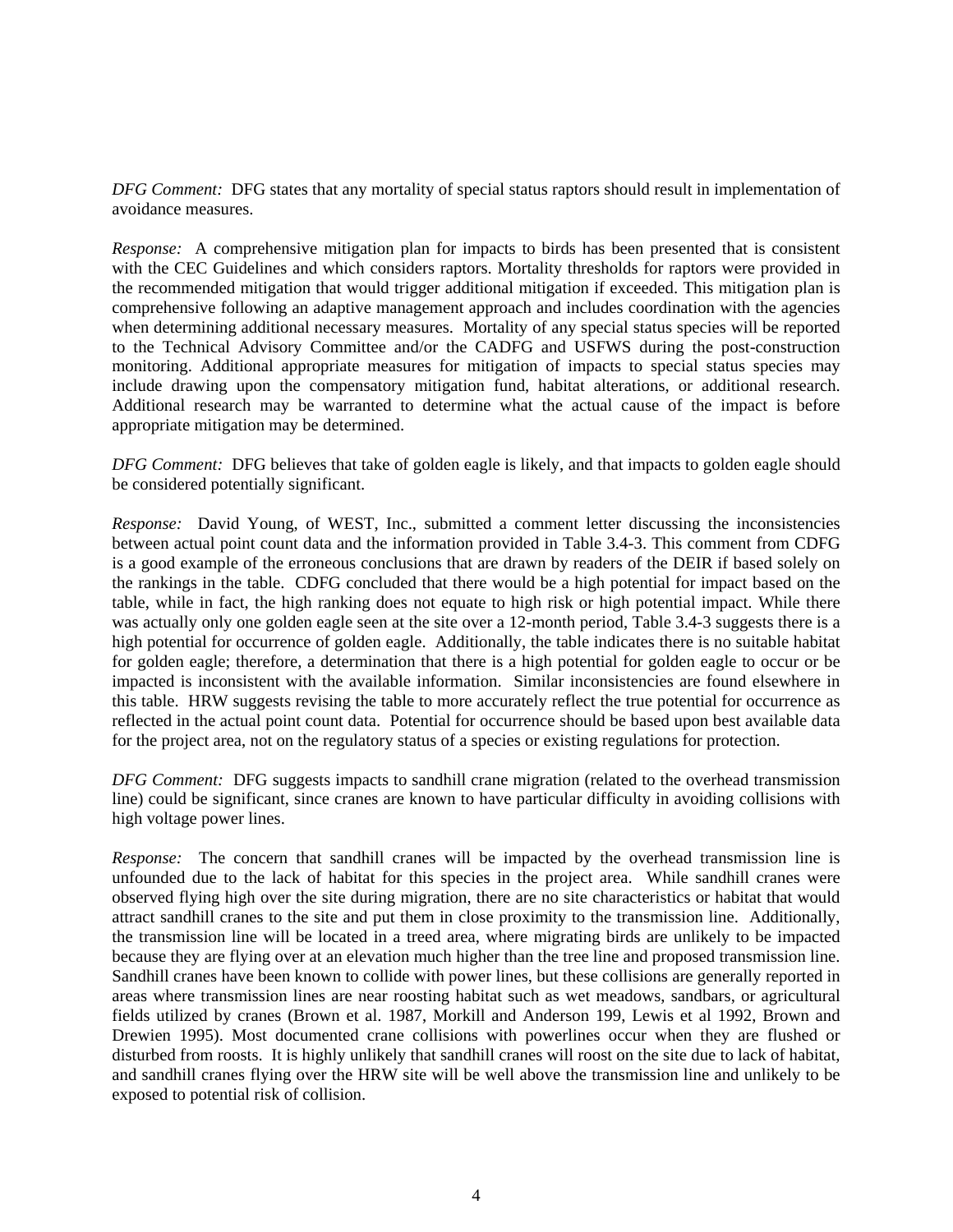- Brown, W. M., Drewien, R.C., & Bizeau, E.G. 1987. Mortality of cranes and waterfowl from power line collisions in the San Luis Valley, Colorado. In J. C. Lewis, (Ed.), Proc. 1985 Crane Workshop (pp. 128-136). Grand Island, NE: Platte River Whooping Crane Habitat Maintenance Trust.
- Brown, W. M., & Drewien, R.C. 1995. Evaluation of two power line markers to reduce crane and waterfowl collision mortality. Wildlife Society Bulletin, 23:217-227.
- Lewis, J.C., Kuyt, E., Schwindt, K.E., & Stehn, T.V. (1992a). Mortality in fledged cranes of the Aransas-Wood Buffalo population. In D.A. Wood, (Ed.), *Proc. 1988 N. Am. Crane Workshop* (pp. 145-148). Tallahassee, FL: Florida Game and Fresh Water Fish Commission.
- Morkill, A.E. and S. H. Anderson. 1991. Effectiveness of marking powerlines to reduce sandhill crane collisions. Wildlife Society Bulletin 19: 442 – 449.

*DFG Comment:* DFG recommends protection of riparian areas for cascades frog, yellow warbler, and willow flycatcher protection

*Response:* There were no riparian areas identified in the area of impact for the proposed project and therefore no mitigation buffer is required.

*DFG Comment:* DFG requests a minimum of 200-foot buffer around nesting willow flycatchers and yellow warblers instead of 100 feet. DFG further notes that if willow flycatcher impacts are expected, an incidental take permit is needed.

*Response:* There were no riparian areas identified in the area of impact for the proposed project and therefore no mitigation buffer is required. No willow flycatchers were observed during the perconstruction studies. They are not expected to occur on site due to lack of habitat and the project will not affect willow flycatcher.

*DFG Comment:* The EIR needs to provide details and locations of stream crossings.

*Response:* This information was provided and can be found in Appendix C-3 Wetlands and Other Surface Waters Report.

*DFG Comment:* DFG suggests performing nocturnal surveys for owls

*Response:* HRW previously submitted a letter to Shasta County in response to the late comments on the NOP received from the CADFG. (See attached.) In this letter, HRW explained why the area is marginal habitat for owls and not suitable for northern or California spotted owls. Current timber harvest operations have been approved in this area without the requirement of nocturnal owl surveys. The project would have no further impact on potential or future habitat for owls than current or future timber harvest operations.

RES appreciates your consideration of this additional information. If the County needs further information regarding wildlife concerns as they relate to wind projects, please feel free to call or write.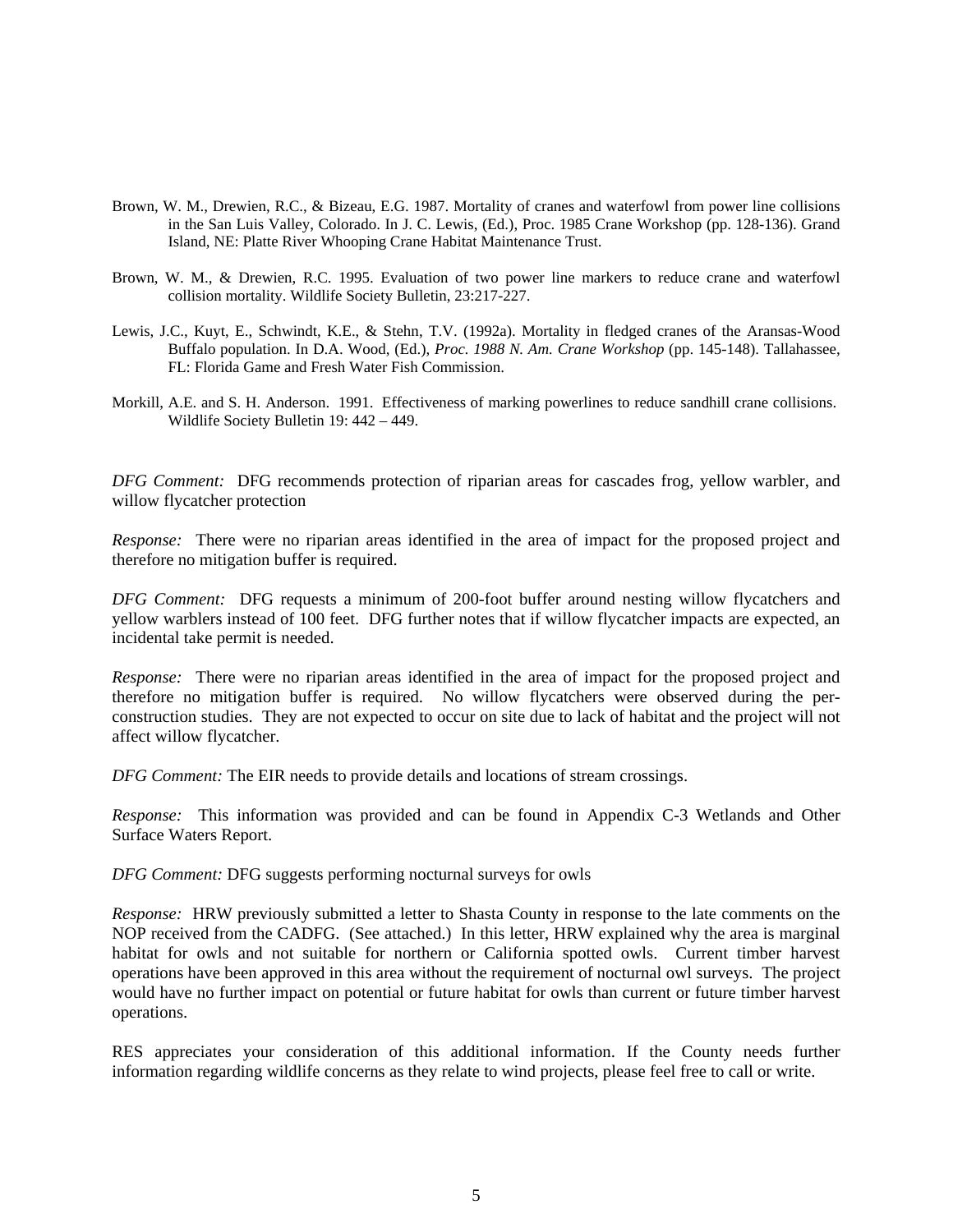Sincerely,

netting

Nicole S. Hughes, M.A. RPA RES America Developments, Inc.

Enclosures (1)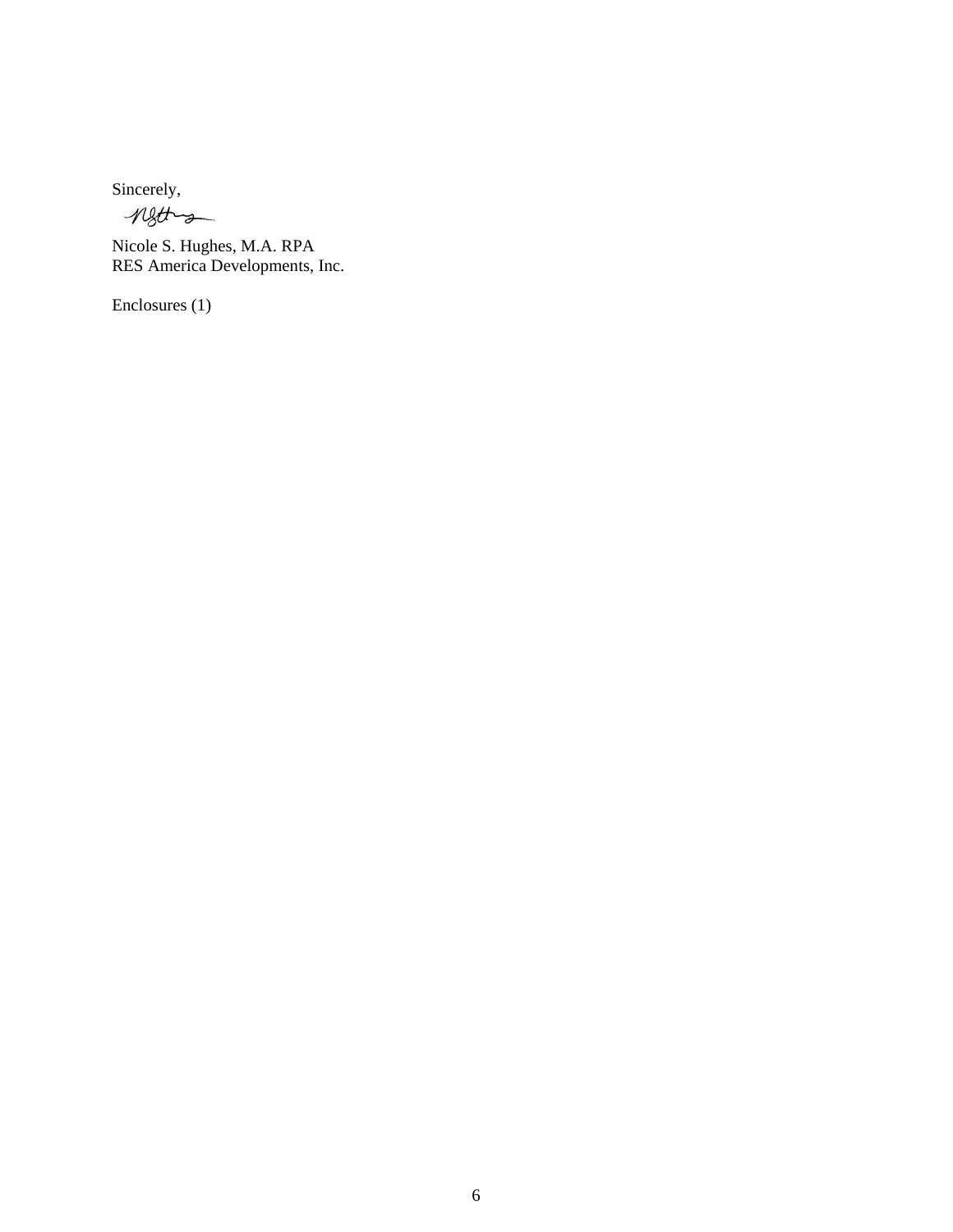

1 SW Columbia St. Suite 460 Portland, OR 97258 USA

Tel: +1 503 219 9000 Fax: +1 503 219 9009

September 17, 2007

Bill Walker Shasta County Dept of Resource Mgmt 1855 Placer Street, Suite 103 Redding, CA 96001-1759

Dear Mr. Walker,

Hatchet Ridge Wind, LLC (HRW) would like to inform the County of our proposed measures for addressing concerns raised by California Department of Fish and Game (CADFG) and the US Fish and Wildlife Service (USFWS) regarding additional studies recommended for the proposed Hatchet Ridge Wind Energy Project (the Project). Concerns over the Northern Spotted Owl and Bald Eagle were addressed in the revised Biological dates September 4, 2007; therefore, recommendations and proposed studies concerning these species will not be discussed in this letter.

#### **Rare, Threatened, Endangered Plants**

The CADFG requested in their NOP comment letter that a study be conducted to determine whether sensitive plant species are present. This study was conducted by WEST and the results of the study were incorporated into the Revised Baseline Ecological Study.

During the rare plants survey, one rare plant was identified. The Butte County morning glory is listed as CNPS 1B.2, which is defined as "fairly threatened in California." The WEST report concluded, "The density of the plant and propensity for it to occur in disturbed areas, precludes implementing effective avoidance mitigation measures. Construction activity will impact individuals and patches of the plant but will not affect the population viability due to the large area over which the species occurs. It is likely that natural recruitment of plants in disturbed construction areas will include Butte County morning glory throughout the area where it occurs. Reclamation measures should include consideration for maintaining low overall vegetative plant cover in this area to facilitate the natural recruitment of the species." (Young et al. 2007)

#### **Critical Deer Habitat**

HRW understands that the project area is in critical deer habitat as suggested by the CADFG in their NOP comment letter. CADFG requested that no fencing be included in the project proposal that will cause harm or allow jumping attempts. HRW plans to place fencing around facilities that pose electrocution threats, this includes the substation and switching station. The fencing will be approximately 15 feet tall and will enclose a very small area with limited browse which could attract deer. HRW feels that the proposed fencing plan will not harm deer, including fawns.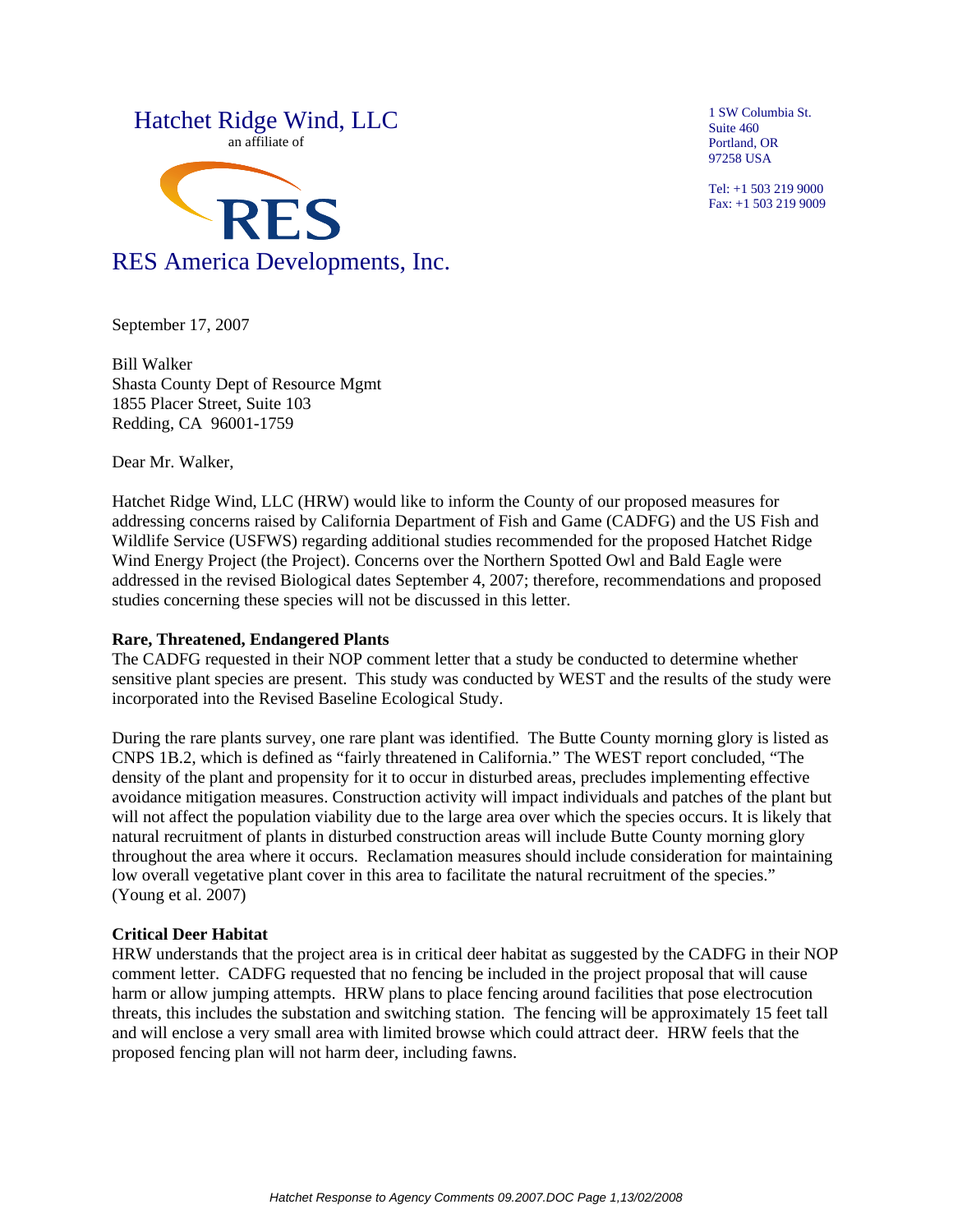#### **Wetlands, Stream Crossings**

HRW commissioned a study of wetlands and waters potentially impacted in the project area. The results of these studies are included in Wetlands and Surface Waters Report, submitted September 17, 2007.

No wetlands were located in the project area. One potentially jurisdictional waterway was identified in the proposed project area. The waterway appears to be an intermittent stream that is currently crossed by the existing access road. A request for jurisdictional status letter will be drafted and sent to the Army Corps of Engineers. If the waterway is determined jurisdictional a 404 permit may be required if alterations to the existing culvert are needed.

#### **Existing Vegetation Community**

CADFG suggests in their NOP comment letter that the existing vegetation community of the project has been misrepresented in discussions and documents submitted thus far in the environmental review process. The primary concern of CADFG was that the existing vegetation community be represented in the EIR and supporting documents. HRW feels that the existing vegetation community has been correctly represented in documents submitted to the County thus far. Please refer to the section entitled Study Area in the Ecological Baseline Study for a description of the existing vegetation community. HRW has also provided a planting map and aerial photos of the project area provided by Sierra Pacific Industries, as an attachment to this document (Appendix A). HRW does not feel that any additional work is necessary to revise the existing vegetation community description for the EIR and supporting documents.

#### **CEC Draft Guidelines for Reducing Impacts to Birds and Bats from Wind Energy Development**

CADFG suggests in their NOP comment letter that a comparative analysis be prepared to evaluate the protocols used for the avian studies at Hatchet Ridge with the recommended studies provided in the Draft CEC Guidelines (the Guidelines). HRW would first like to point out that the CADFG approved the proposed avian study protocols for the Project in the fall of 2005. Secondly, the Guidelines are currently in draft form and are not a citeable document at this point. CADFG should not be requesting compliance with the Guidelines as they are in draft form and will most likely be revised prior to finalization of the draft EIR. In a 1999 California court case (See *County of Amador v. El Dorado County Water Agency* (1999) 76 Cal. App. 4th 931 ) it was determined that a lead agency should not rely on an unadopted general plan for CEQA purposes. Regardless of the legality of the CADFG's request, it is unfair to expect HRW to apply new, unadopted, draft Guidelines to previously approved study protocols and a project that has already been in the permitting process for 2 years. HRW therefore asks that CADFG reconsider and rescind its request in light of the draft status of the Guidelines. Were the County to do as CADFG requests and improperly rely on the draft Guidelines, the County could be legally vulnerable in litigation challenging the agency's CEQA compliance, as in the *County of Amador* case. Furthermore, the California Supreme Court recently confirmed that agencies may not rely on future, unadopted planning documents and EIRs for the purposes of conducting their CEQA analysis (*Vineyard Area Citizens for Responsible Growth, Inc. v. City of Rancho Cordova* (40 Cal.4th 412, 440); the same principle would hold true for reliance on draft regulatory documents such as the Guidelines.

#### **Owls**

The USFWS and CADFG have requested that nocturnal acoustic surveys be conducted to determine the presence of owls in the Project area. HRW has looked into the issue and has identified several concerns with this recommendation: First, the appropriate season for conducting owl surveys is typically May-July (Owl breeding season). HRW feels strongly that the publication of the Final EIR should not be put on hold for nine to eleven months to satisfy the demands of the agencies who failed to submit timely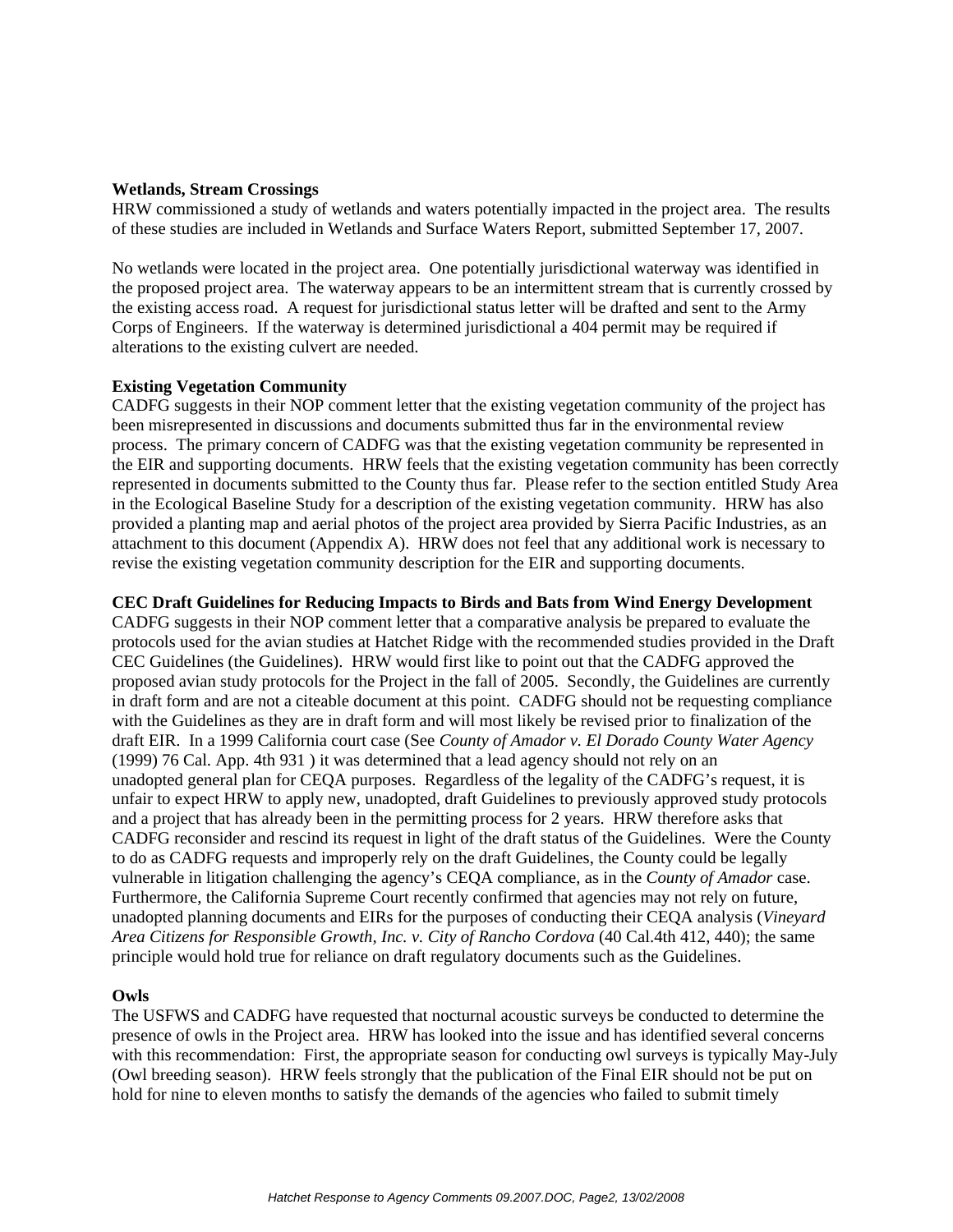comments in response to the NOP; these comments came 109 days after the deadline the County set for responses to the NOP.

Second, HRW and WEST feel that the Project area currently should not be classified as prime owl habitat due to the relatively young age of the plantation. A study for northern spotted owl which was conducted in the two sections of land directly north of the Project area resulted in zero owl identifications (the results of this study are referenced in the Revised BA submitted September 4, 2007). Additionally, there should be no concerns for impacts to future owl habitat since trees planted after construction of the project is completed will be allowed to grow to full commercial potential. Any future timber harvest conducted by the landowners in the Project area will be subject to environmental requirements identified in the Timber Harvest Plan and will be the responsibility of the landowners.

Finally, few pre-project studies of wind projects in the U.S. have addressed presence of owls and usually this is limited to species of concern such as the burrowing owl. Furthermore, in post-construction studies conducted at other wind energy projects in the northwest and eastern U.S., where forest dwelling species are common, it was determined through carcass studies and pre-construction surveys that owls and in particular forest dwelling species were unlikely or very rarely impacted by wind energy projects (see Erickson et al. 2001; Johnson et al. 2000; Nicholson 2002, 2003; Kerns and Kerlinger 2004; Koford et al. 2005; Arnett et al. 2005; Jain et al 2007.) Owls typically remain within the canopy of the forest and it is unlikely that they will be travelling within the rotor-swept area. For these reasons, HRW and its expert consultants feel that the available evidence does not support a determination to conduct nocturnal acoustic owl studies prior to finalizing the EIR. HRW would not be opposed to conducting the studies during post-construction monitoring if additional evidence leads to a determination that such monitoring is warranted; however, considering the results of the previous studies mentioned earlier, HRW questions the necessity.

#### **Radar Surveys**

HRW has hired WEST to conduct radar surveys to address concerns over potential impacts to nocturnal migrants. The results of these studies will be available before the EIR is finalized.

Thank you for taking the time to review the attached document, if you have any questions please feel free to call me directly at 503-341-0185.

Sincerely,

Nicole S. Hughes NW Regional Permitting Specialist

 $Cc$ 

Bruce Webb, CADFG, Staff Environmental Scientist, 601 Locust Street, Redding, CA 96001 Bruce Deuel, CADFG, Staff Environmental Scientist, 601 Locust Street, Redding, CA 96001 Amy Fesnock, USFWS, Senior Wildlife Biologist, Endangered Species Division 2800 Cottage Way, Suite W-2605, Sacramento, CA 95825 John Forsythe, Senior Project Manager, Jones and Stokes, 2600 V Street Sacramento, CA 95818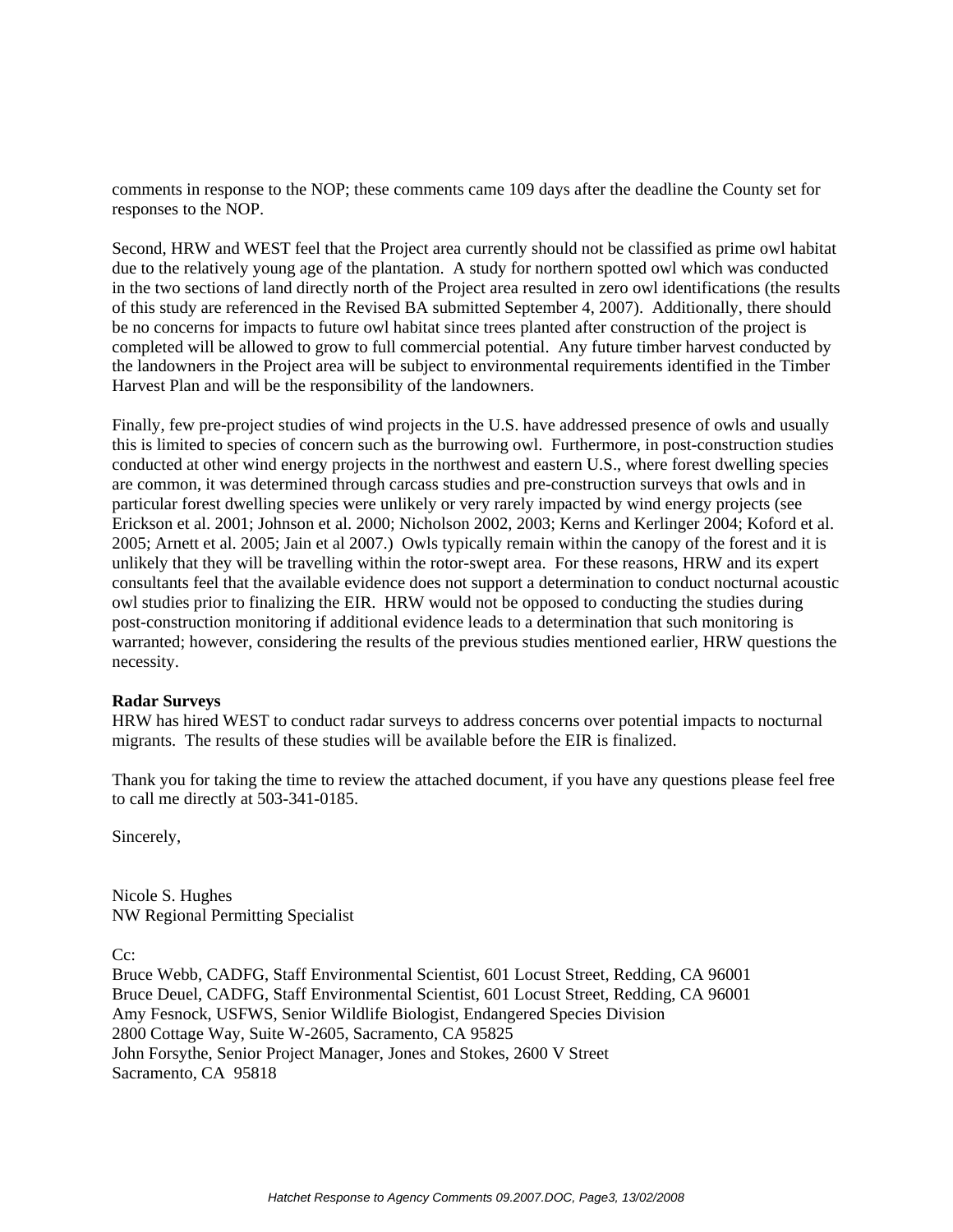#### **References Cited in this letter**

Arnett, E. B., technical editor. 2005. Relationships between bats and wind turbines in Pennsylvania and West Virginia: an assessment of bat fatality search protocols, patterns of fatality, and behavioral interactions with wind turbines. A final report submitted to the Bats and Wind Energy Cooperative. Bat Conservation International. Austin, Texas, USA.

Erickson, W. P., G. D. Johnson, M. D. Strickland, D. P. Young, Jr., K. J. Sernka and R. E. Good. 2001. Avian collisions with wind turbines: A summary of existing studies and comparisons to other sources of avian collision mortality in the United States. National Wind Coordinating Committee Resource Publication.

Jain, A., P. Kerlinger, R. Curry, and L. Slobodnik. 2007. Annual Report for the Maple Ridge Wind Power Project, Post Construction Bird and Bat Fatality Study – 2006., May 31, 2007. Technical Report prepared for PPM Energy, Horizon Energy, and the Maple Ridge Technical Advisory Committee. Curry and Kerlinger, LLC, Syracuse, New York.

Johnson, G.D., W. P. Erickson, M. D. Strickland, and M. F. Shepherd. 2000. Avian Monitoring Studies. Buffalo Ridge, Minnesota Wind Resource Area, 1996-1999, Results of a 4-year Study. Technical Report prepared for Northern States Power Co., Minneapolis, MN. 212 pp.

Kerns, J. and P. Kerlinger. 2004. A Study of Bird and Bat Collision Fatalities at the Mountaineer Wind Energy Center, Tucker County, West Virginia: Annual Report for 2003. Technical Report prepared for FPL Energy and Mountaineer Wind Energy Center Technical Review Committee. Curry and Kerlinger, LLC. 39 pp.

Koford, R., A. Jain, G. Zenner. 2005. Avian Mortality Associated with the Top of Iowa Wind Farm, Calender Year 2004. Iowa State University and Iowa Department of Natural Resources. February 2005.

Nicholson, C.P. 2002. Buffalo Mountain Windfarm bird and bat mortality monitoring report: October 2000- September 2001. Tennessee Valley Authority, Knoxville, Tennessee.

Nicholson, C.P. 2003. Buffalo Mountain Windfarm bird and bat mortality monitoring report: October 2001- September 2002. Tennessee Valley Authority, Knoxville, Tennessee.

Young, D.P. Jr., G. D. Johnson, V.K. Poulton, K. Bay. Ecological Baseline Studies for the Hatchet Ridge Wind Energy Project, Shasta County, California. Technical Report Prepared for Hatchet Ridge Wind, LLC. Portland, Oregon.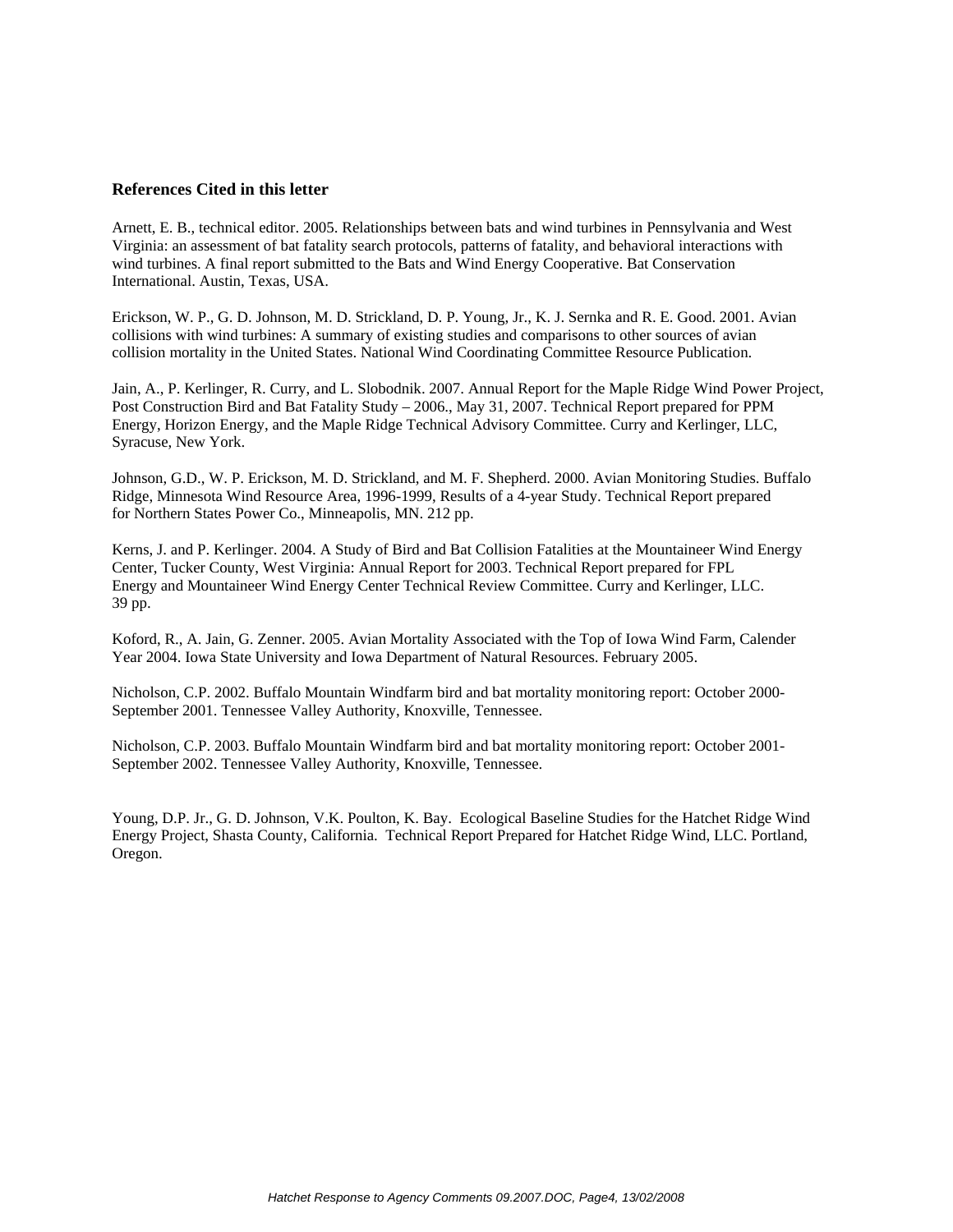

700 SW Taylor Street Suite 210 Portland, OR 97205 USA

Tel: +1 503 219 9000 Fax: +1 503 219 9009

February 13, 2008

Bill Walker Shasta County Department of Resources Management 1855 Placer Street, Suite 103 Redding, CA 96001-1759

RE: Technical Information and Recommended Responses to Wintu Audubon Society Comments

Dear Mr. Walker,

Hatchet Ridge Wind, LLC (HRW) would like to submit additional project information and recommended responses for addressing concerns raised by the Wintu Audubon Society in their letter to you dated January 22, 2008. The following information was gathered from scientists and project developers with years of experience working in the wind industry. Please consider this information in preparation of the Final EIR.

*Wintu Comment*: A study for monitoring nocturnal avian migrants must be implemented.

*Response*: A final study will be available prior to issuance of the final EIR. Consistent with the results of the other pre-project baseline studies, the results of the nocturnal migration study suggest that the project will not result in significant impacts to nocturnal migrants flying over the site. The vast majority of the targets recorded during the study were flying higher than the proposed turbines and the turbine exposure index ranged from only 1 to approximately 16 targets per day. HRW's biological consultant, Mr. David Young of WEST, Inc., is currently preparing a technical memorandum that further explains how the risks of turbine exposure and potential collision translate into actual impacts. We hope to be able to provide you with that additional information very soon.

*Wintu Comment:* The project must reduce impacts to Butte County morning glory by altering locations of turbines.

*Response:* Mr. Young submitted a comment letter to Shasta County dated January 28, 2008. In this letter, Mr. Young, who oversaw the sensitive plant study for the project, suggested that the impact analysis of the Butte County morning glory is overstated in the DEIR, and the DEIR did not take into account the abundance, distribution, and current status of the species when determining recommended mitigation measures. Additionally, current Timber Harvest Plans in the project vicinity (reviewed by the California Department of Fish and Game) have been approved with no restrictions on harvest operations in or near known Butte County morning glory populations. Also, the CDFG made no mention of concern for the species in its comment letter on the DEIR. The agency's silence on this issue suggests that the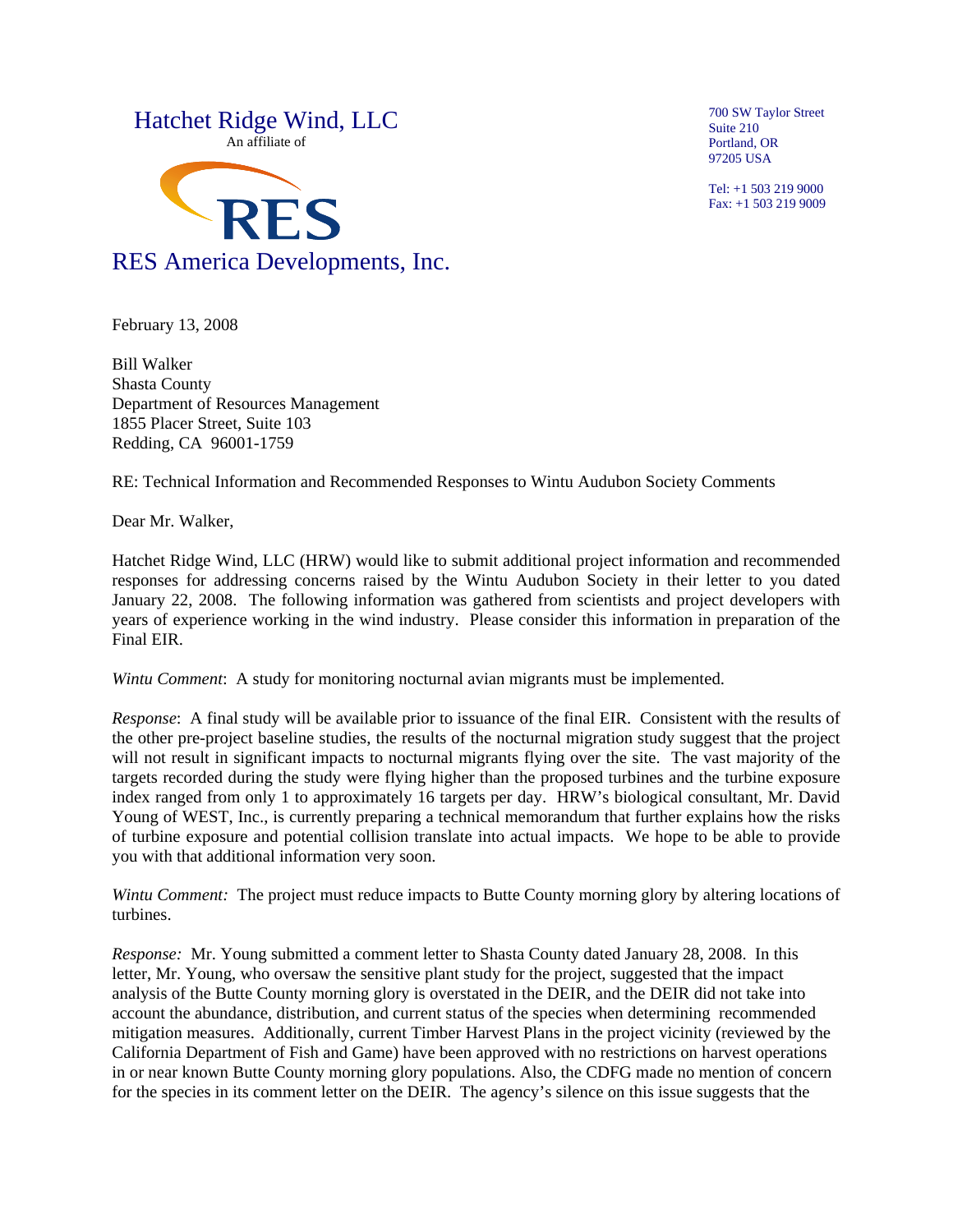agency's stance on the species in regards to potential impacts from tree harvesting may differ from Audubon's. It has been determined through recent studies that the species thrives in areas where grounddisturbing activities have taken place and survives frequent herbicide applications in transmission line right-of-ways. (See Mr. Young's comment letter, January 28, 2008.) For these reasons, the project is actually likely to have a net increase in habitat for the species, and therefore avoidance measures are unwarranted. The project will have an overall beneficial effect on Butte County morning glory.

*Wintu Comment:* Use of alternative technology (VAWT manufactured by Terra Moya Aqua)

*Response:* HRW submitted a comment letter to Shasta County on January 28, 2008 which describes the infeasibility of using a technology such as vertical axis wind turbines as suggested by the Wintu Audubon Society. The VAWT suggested by the Wintu Audubon Society is not only not commercially available, but is also not manufactured in capacities which are considered viable for a utility-scale wind energy project such as the one HRW proposes. Even if the technology were commercially available, use of the VAWT would require a significantly greater number of machines to produce the minimum feasible output of 102 MW, which would in turn have a greater environmental impact. (See HRW's comment letter regarding alternatives analysis, dated January 28, 2008, page 3, footnote 1.)

Furthermore, HRW is unaware of any peer-reviewed impact studies that have been undertaken for this technology. The manufacturer's website claims the technology reduces impacts, but those claims are unsupported by any references to the kinds of peer-reviewed analysis sufficient to support a conclusion that the technology is in fact superior to the turbines proposed for the project site. In light of the fact that the technology is commercially unavailable for a project of this size, the footprint impacts of such technology would be greater than with the turbines HRW proposes to use, and the claimed environmental benefits are unproven, HRW would consider it irresponsible to require VAWT technology to be used on this site.

*WINTU Comment:* Establish a concrete and meaningful mitigation plan which includes compensatory mitigation, detailed monitoring methodologies and requirements, adaptive operations and mitigation mechanisms

*Response:* Mr. Young provided Shasta County with a list of suggested mitigation measures in his comment letter dated January 28, 2008. These mitigation measures are consistent with the CEC Guidelines and fulfill the recommendations of the Wintu Audubon Society by providing concrete, meaningful mitigation measures, options for compensatory mitigation, and monitoring methods and requirements.

*WINTU Comment:* Contract with the CEC to manage the implementation of the mitigation measures.

*Response:* CEC is not the permitting authority for this project, and therefore, it is not the appropriate agency to handle oversight of environmental mitigation measures. The CEC Guidelines suggest cooperation with the CADFG, USFWS, and the permitting agency (here, the County) to ensure appropriate mitigation measures are in place and are followed. As explained in Mr. Young's comment letter, the mitigation measures HRW has suggested for potential impacts from the project on birds and bats are consistent with the CEC Guidelines.

*WINTU Comment:* Incidental take permit and habitat conservation plan for northern spotted owl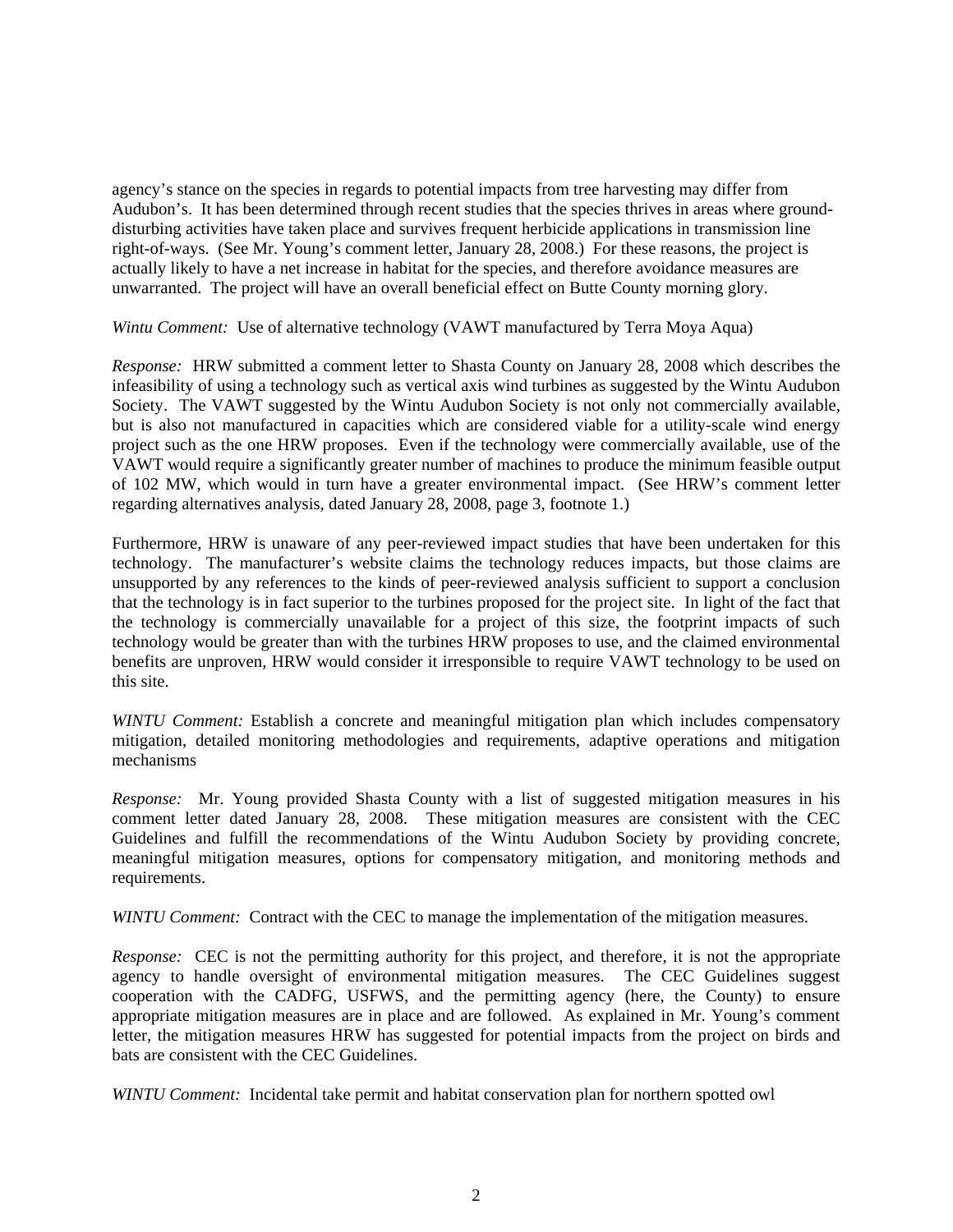*Response:* The project will not affect northern spotted owls and needs no further review under the ESA for potential impacts to federally listed species. According to information from the U.S. Fish and Wildlife Service, the Pit River north of the project area is the southern boundary for northern spotted owls. Spotted owls occurring north of the Pit River are listed as threatened under the ESA. Spotted owls south of the Pit River are considered California spotted owls and, while a species of concern, are not listed under the ESA and no incidental take permit is required. In addition, the site is currently managed as a tree plantation and the forest characteristics on site are not considered suitable habitat for spotted owls. Further, surveys for spotted owls by the land owner have not documented either species in the project area. Land management practices for the site will not be affected by the project, and thus, it will continue to be unsuitable or marginal habitat at best for spotted owls.

*WINTU Comment:* Cumulative impacts (other wind farms projects in the immediate vicinity need to be analyzed).

Response: HRW is not aware of any proposals or applications for permits for other wind projects in the region. Since there are no pending applications for review of proposed wind farm developments in the vicinity, there are no other wind projects to include in an analysis of potential cumulative impacts.

RES appreciates your consideration of this additional information. If the County needs further information regarding wildlife concerns as they relate to wind projects, please feel free to call or write.

Sincerely,

netting

Nicole S. Hughes, M.A. RPA RES America Developments, Inc.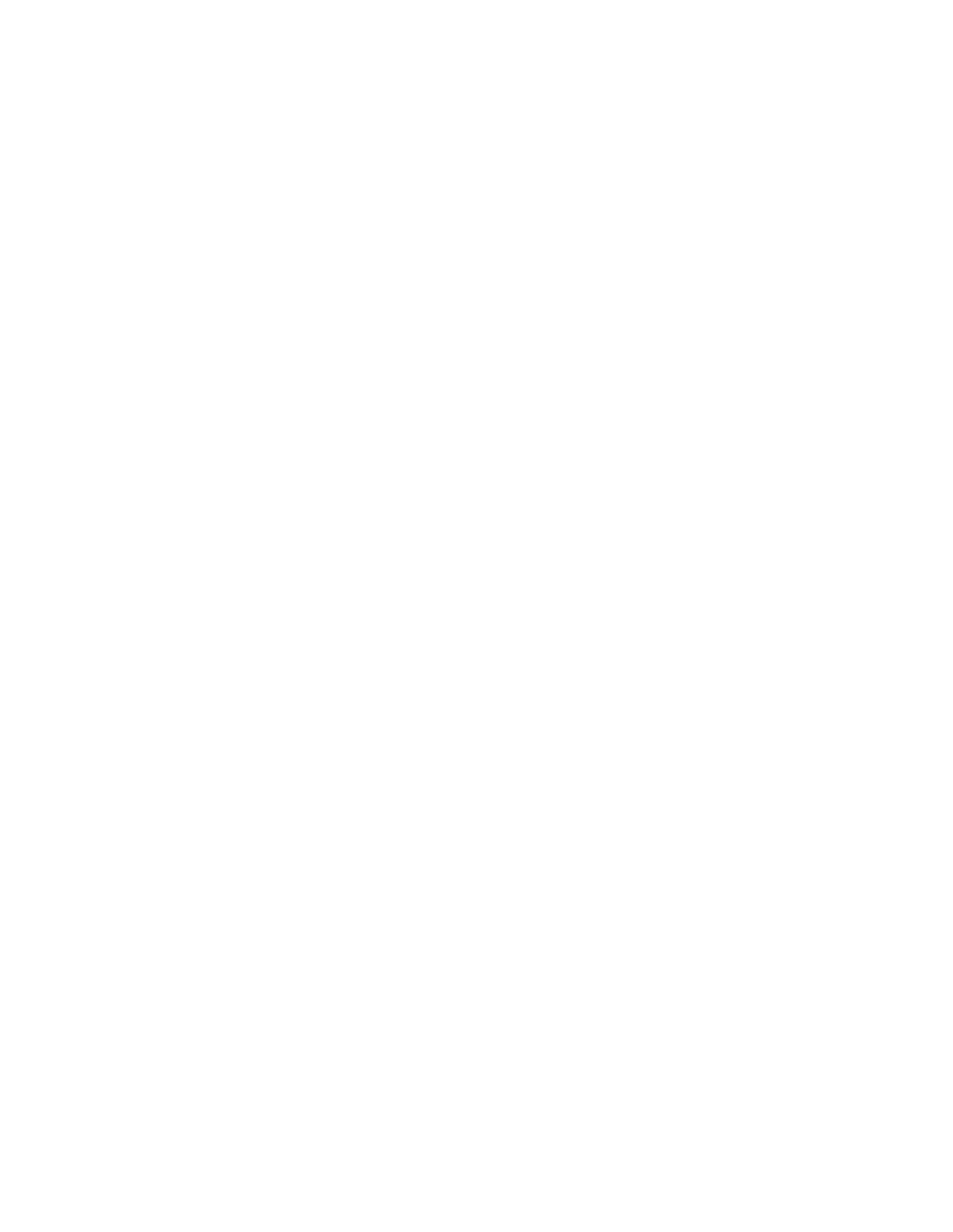

Phone: 307.634.1756 Fax: 307.637.6981 Web site: www.west-inc.com

## **MEMORANDUM**

| Date:    | February 19, 2008                                              |
|----------|----------------------------------------------------------------|
| Subject: | Avian Risk Assessment – Hatchet Ridge Wind Project, California |
| To:      | <b>Bill Walker, Shasta County</b>                              |
| From:    | David Young, WEST, Inc., Senior Biologist                      |

At the request of Shasta County the following memorandum presents an evaluation of expected impacts to birds from the Hatchet Ridge wind project based on (1) the results of site specific field studies and (2) what we know about impacts from wind turbines from results from other studies at existing wind projects.

Impacts from wind projects on birds and bats are often erroneously equated with risk or exposure to turbines. True impacts are not known until a project is built and the impacts can be observed or measured. Risk is often used as a description or an estimate of impacts for projects that have not been built. In most cases risk is greater than true impacts, for example, more birds are at risk of collision than actually collide with turbines because of reasons such as behavioral avoidance or simple chance of flying through the rotor swept area in areas not occupied by the blades at the time of exposure.

One common method of estimating risk is to quantify how many birds or bats are exposed to potential collision with turbines based on data collected during field surveys at a site. Studies to observe the number (abundance) of birds in the project area and/or behavioral patterns are means of estimating risk. We have taken the approach of calculating a standardized "use" estimate for species observed in the project area as the number for each species observed during a standard length survey within a standard plot size. This provides a relative estimate of abundance for a species compared to all species observed during the study. Use provides a measure for which species will likely be the most exposed to turbines either because they are very abundant or occur very frequently on the site but does not take into account behavior. To account for behavior, which includes flight characteristics, we calculate an exposure index that factors in the percent of time a species is observed flying, the percent of time it is observed flying in the zone of risk (height of the rotor swept area), and the relative abundance. The use and exposure indices provide measures of risk but do not equate to true impacts (actual collisions).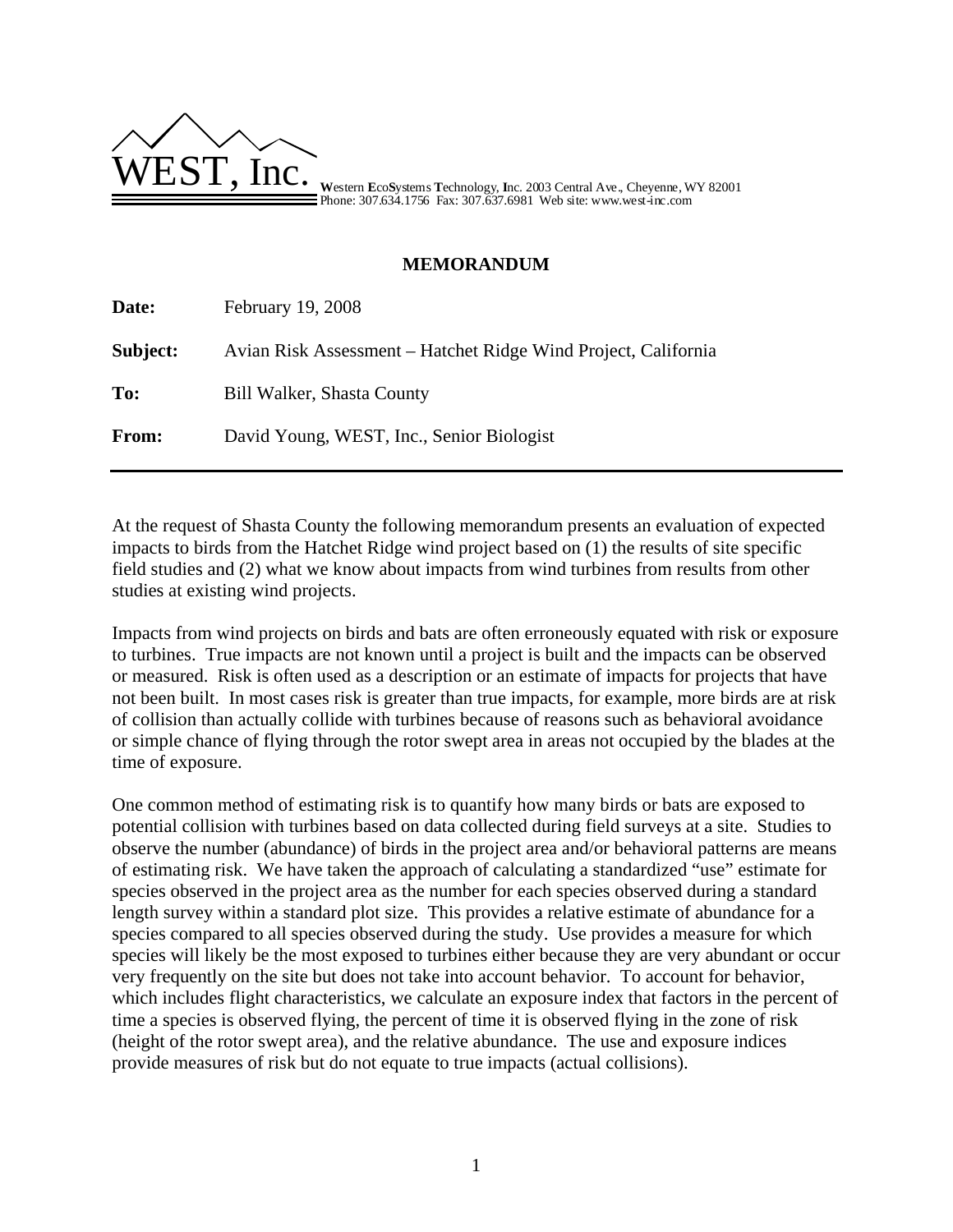For nocturnal migration studies, the common metrics that are measured to provide a measure of risk are: (1) the passage rate, defined as the number of targets passing overhead for a given period of time and that cross a given length of migratory front; and (2) flight altitude, providing a measure of the relative percent of targets passing overhead within the zone of risk (height of the rotor swept area).

For bats the common metric measured with field studies is the number of bat detections (often called passes) per detector-night. Because of the difficulty of observing bats at night, it is difficult to gather specific information such as flight height for bats. With the AnaBat detector data the assumption is made that all the bats recorded are generally exposed to turbines because they are recorded in the project area in locations where turbines are likely to be built.

Results of monitoring studies at existing wind projects have shown that not every bird or bat that is exposed to turbines (or at risk) is actually impacted (see Erickson et al 2001 for a discussion of impacts from wind turbines). A number if modern wind projects in the Pacific Northwest and California have been monitored and results have been fairly consistent (Table 1). The overall range of avian mortality was approximately 0.9 to 3.1 birds per MW of capacity per year with an overall average of approximately 2.0 birds per MW per year.. Mortality express as the number per MW adjusts for differences in turbine sizes and the corresponding rotor swept area (zone of risk). For all the studies turbine size ranged from 660 kW to 1.8 MW.

A good example for illustrating that not all birds or bats exposed to potential turbine collision are actually impacted is to compare: (1) the nocturnal radar study from the site to show the total number of targets passing overhead and exposed to turbines; and (2) the results of monitoring studies at existing modern wind projects which show that only a tiny fraction of the migrants passing overhead actually collide with turbines.

- The nocturnal migration study of the Hatchet Ridge project area recorded on average 290 targets per kilometer per hour passing over the site. If we assume that there was 10 hours of night migration per night, then an average of 2,900 targets passed over per kilometer per night.
- The prevailing direction of targets was southwest, which is roughly perpendicular to the Hatchet ridgeline and the line of proposed turbines. The proposed turbine string is approximately 9 km long. Therefore approximately 26,100 targets passed over the proposed development area per night.  $[290 \times 10 \times 9 = 26,100]$
- The study was run for a 39-day period. Over the course of the study, approximately 1,017,900 targets passed overhead.
- Based on the flight altitudes recorded during the study, on average 8% of the targets were below 125 m – the approximate height of turbines or the zone of risk. Over the course of the study, approximately 81,432 targets passed overhead in the zone or risk. [1,017,900 x 8%] (Note: this percentage assumes a rotor swept area of 125 m so it actually overestimates the number of targets exposed to turbines; the true rotor swept area will be between approximately 87 and 104 m depending on the turbine used for the project).
- Based on nine recent monitoring studies at modern wind projects in the Washington, Oregon and California (see Table 1), on average 0.51 nocturnal migrant fatalities occurred per MW of capacity per year of operation. If mortality rates at these studies are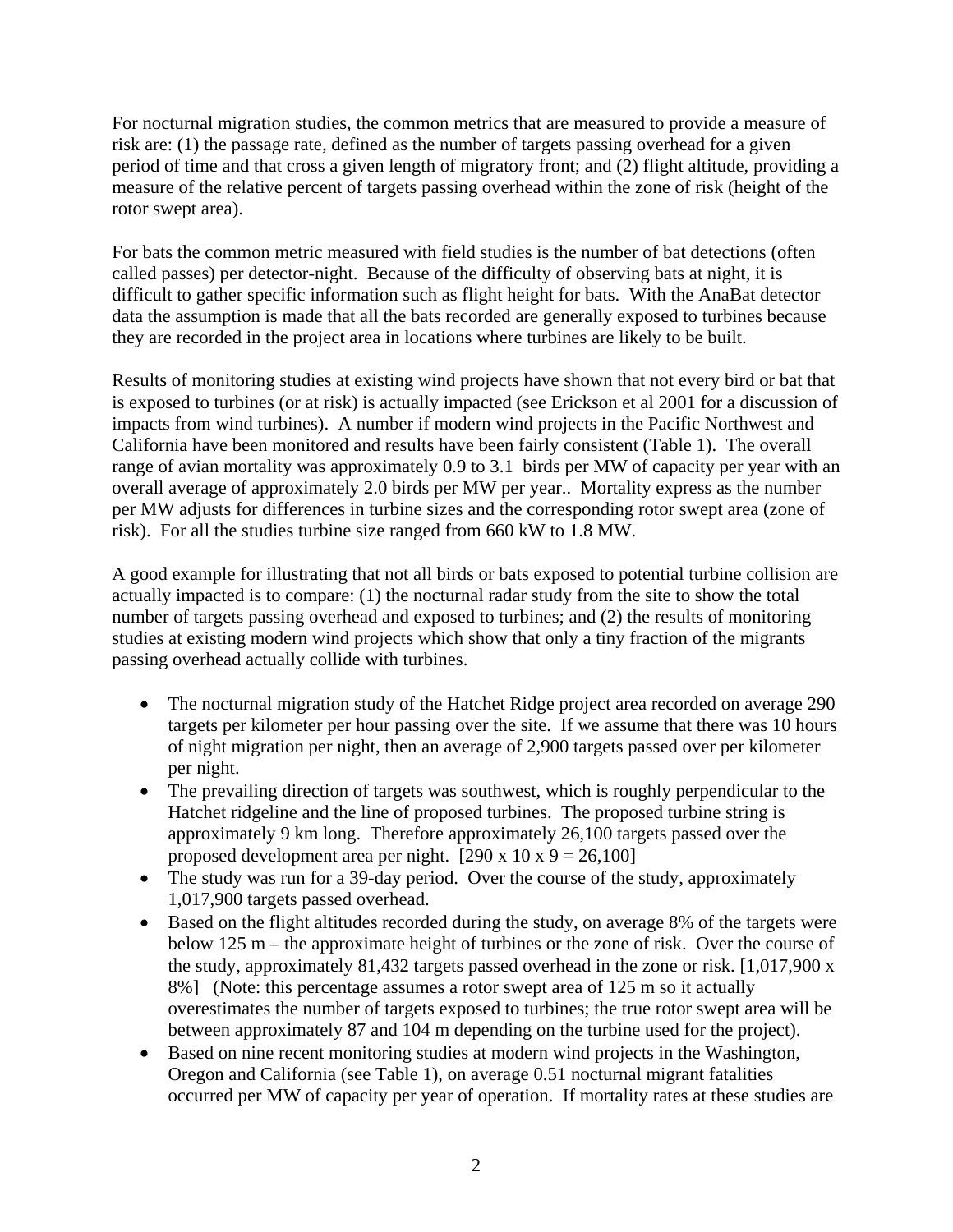similar to what will occur at Hatchet Ridge, then on average 51 nocturnal migrant bird fatalities would be expected per year if a 100 MW wind project is constructed. Under the assumption that one-half of the nocturnal migrant mortality occurs in the spring and onehalf occurs in the fall, this equates to approximately 0.03% of the total number of fall migrants passing over the site within the zone of risk  $[(51/2) / 81,432 = 0.000313]$ , and an immeasurably small fraction of all migrants passing overhead during the nocturnal migration study  $[(51/2) / 1,017,900 = 0.000025]$ 

The major assumptions for this exercise are that the mortality of nocturnal migrants calculated in the other studies will be representative of that at Hatchet Ridge and that all the migrant mortality would occur during the migration season as defined by the study period. Additionally, this estimate is based on data that was collected under typically good weather conditions (the conditions during sampling). Risk and impacts could change under adverse weather conditions that could affect behavior of birds and put them at greater risk during certain periods. Further, the number of targets passing overhead is based on the airspace up to 1.5 km above ground and is considered an index to the true number of birds passing overhead. Studies have shown that many migrants fly even higher than 1.5 km and not all targets represent a single bird. Some targets were likely flocks of birds flying close together so the mean number of birds per target is likely greater than one. Also, the typical migration season is longer than 39 days and an unknown percentage of the targets were likely migrant bats, although based on the sampling period, this percentage is believed to be minimal. In general, the evaluation represents a 'worsecase scenario' as the true number of migrant birds passing over the site is undoubtedly greater than the calculated numbers (see Young and Erickson 2006 for further discussion of risk to nocturnal migrants). Under this worse case scenario, it is not expected that impacts from the HRW project on migrant birds would be greater than results from other modern wind projects that have been studied.

#### References:

- Erickson, W.P., G.D. Johnson, M.D. Strickland, and K. Kronner. 2000. Avian and bat mortality associated with the Vansycle Wind Plant, Umatilla County Oregon. 1999 study year. Technical report submitted to Umatilla County Department of Resource Services and Development, Pendleton, Oregon. 22 pp.
- Erickson, W.P., G.D. Johnson, M.D. Strickland, D.P. Young, Jr., K.J. Sernka and R.E. Good. 2001. Avian collisions with wind turbines: A summary of existing studies and comparisons to other sources of avian collision mortality in the United States. National Wind Coordinating Committee Publication. http://www.nationalwind.org/pubs/default.htm
- Erickson, W.P., B. Gritski, and K. Kronner. 2003. Nine Canyon Wind Power Project Avian and Bat Monitoring Report, September 2002 – August 2003. Technical report submitted to Energy Northwest and the Nine Canyon Technical Advisory Committee.
- Erickson, W.P., J. Jeffrey, K. Kronner, and K. Bay. 2004. Stateline Wind Project Wildlife Monitoring Final Report, July 2001 – December 2003. Technical report peer-reviewed by and submitted to FPL Energy, the Oregon Energy Facility Siting Council, and the Stateline Technical Advisory Committee.
- Johnson, G., W. Erickson, J. White, R. McKinney. 2003. Avian and Bat Mortality During the First Year of Operation at the Klondike Phase I Wind Plant, Sherman County, Oregon. Technical report prepared for Northwestern Wind Power, Goldendale, Washington. March 2003.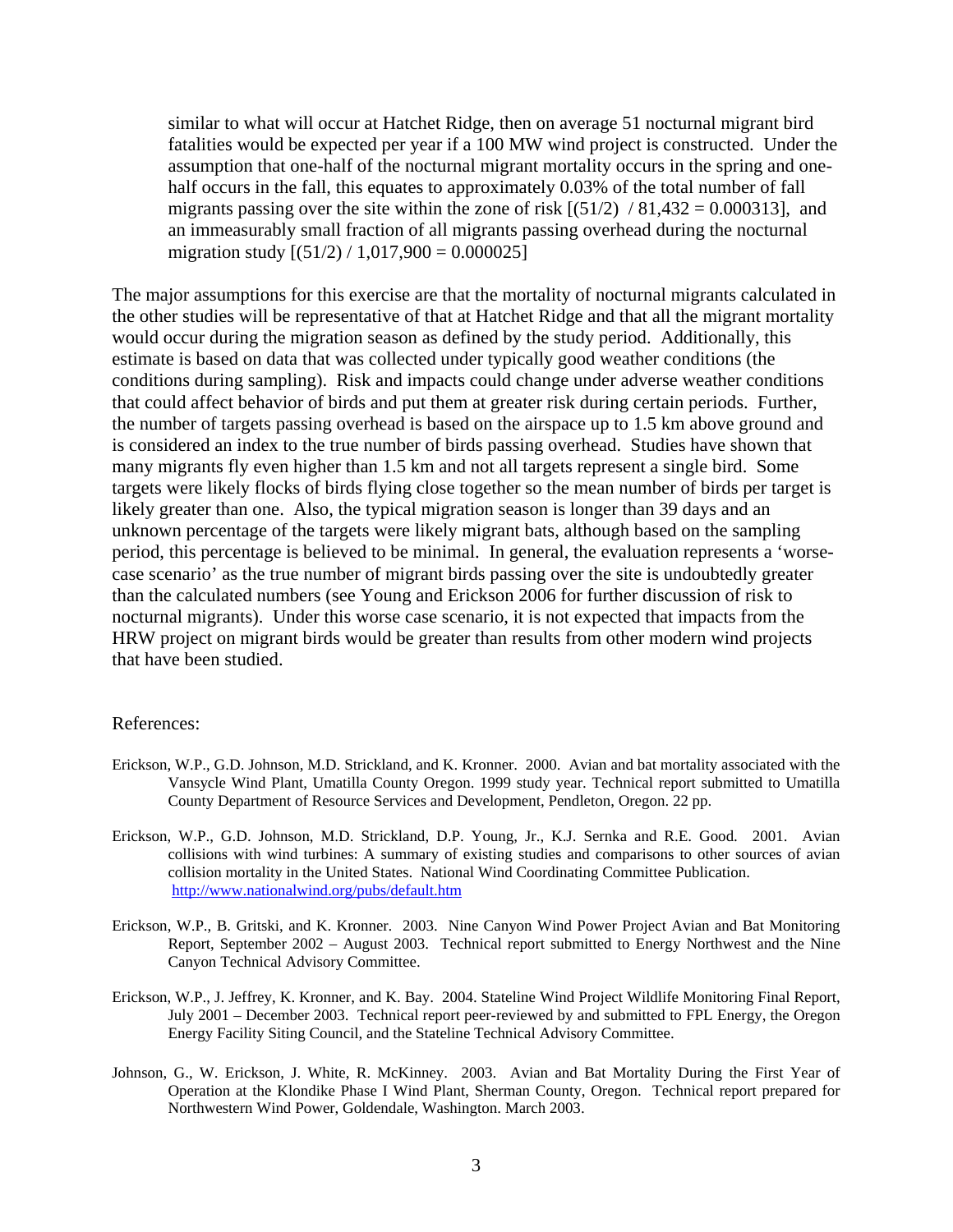- Kerlinger, P., R. Curry, L. Culp, A. Jain, C. Wilkerson, B. Fischer, and A. Hasch. 2006. Post-Construction Avian and Bat Fatality Monitoring Study for the High Winds Wind Power Project Solano County, California: Two Year Report. Prepared for High Winds, LLC. FPL Energy. Prepared by Curry and Kerlinger, LLC, McLean, Virginia. April 2006. 136 pp.
- NWC, Inc. and WEST, Inc. 2007. Avian and Bat Monitoring Report for the Klondike II Wind Power Project, Sherman County, Oregon. Technical Report Prepared for: PPM Energy, Portland, Oregon. July 17, 2007 18 pp.
- WEST, Inc. 2006. Diablo Winds Wildlife Monitoring Progress Report, March 2005 February 2006. Technical Report Prepared for Diablo Winds Repowering Project, Alameda County, California. April 2006. Prepared by: Western EcoSystems Technology, Inc., Cheyenne, Wyoming. 32 pp.
- Young, Jr., D.P., J.D. Jeffrey, W.P. Erickson, K. Bay, K. Kronner, B Gritski, and J. Baker. 2005. Combine Hills Turbine Ranch Wildlife Monitoring First Annual Report, March 2004-March 2005. Technical report prepared for Eurus Energy America Corporation, Umatilla County, and the Combine Hills Technical Advisory Committee.
- Young, Jr., D.P. and W. P. Erickson. 2006. Wildlife Issue Solutions: What Have Marine Radar Surveys Taught Us About Avian Risk Assessment? Proceedings of the American Wind Energy Association Windpower 2006 Conference and Exhibition, Pittsburgh, Pennsylvania, June 4-7, 2006.
- Young, Jr., D.P., W.P. Erickson, J.D. Jeffrey, and V.K. Poulton. 2007. Puget Sound Energy Hopkins Ridge Wind Project Phase 1 Post-Construction Avian and Bat Monitoring First Annual Report, January - December 2006. Technical report for Puget Sound Energy, Dayton, Washington and Hopkins Ridge Wind Project Technical Advisory Committee, Columbia County, Washington. **W**estern **E**co**S**ystems Technology, Inc. Cheyenne, Wyoming, and Walla Walla, Washington. 25pp.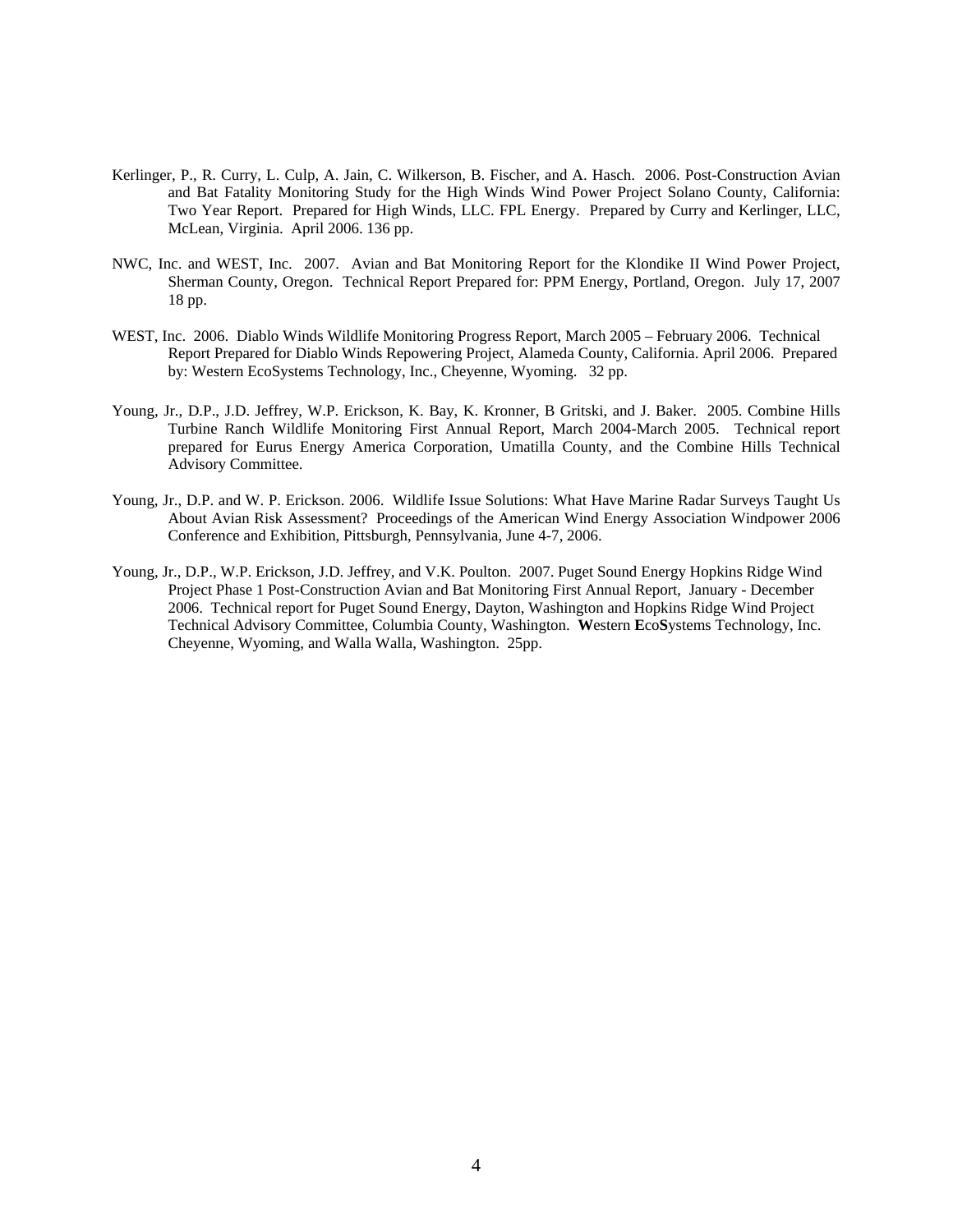|                     |       | <b>Project Size</b> | <b>Turbine Characteristics</b> |                    | <b>All Bird Mortality</b> |         | <b>Raptor Mortality</b> |          | <b>Nocturnal Migrants</b> |         |         |                       |
|---------------------|-------|---------------------|--------------------------------|--------------------|---------------------------|---------|-------------------------|----------|---------------------------|---------|---------|-----------------------|
| <b>Wind Project</b> | No.   | No.                 | Rotor                          | Rotor              |                           | No. per | No. per                 | No. per  | No. per                   | No. per | No. per | <b>Source</b>         |
|                     | turbs | MW                  | Diameter                       | Area               | MW                        | turb/yr | MW/vr                   | turb/yr  | MW/vr                     | turb/vr | MW/yr   |                       |
| High Winds, CA      | 90    | 162                 | 80 <sub>m</sub>                | $5027 \text{ m}^2$ | .80                       | 2.45    | 1.36                    | 0.76     | 0.42                      | 0.41    | 0.23    | Kerlinger et al. 2006 |
| Diablo Winds, CA    | 31    | 20                  | 47 m                           | $1735 \text{ m}^2$ | 0.66                      | 1.40    | 2.12                    | 0.37     | 0.56                      | 0.03    | 0.27    | WEST, Inc. 2006       |
| Stateline, OR/WA    | 454   | 300                 | 47 <sub>m</sub>                | $1735 \text{ m}^2$ | 0.66                      | 1.93    | 2.92                    | 0.06     | 0.09                      | 0.48    | 0.73    | Erickson et al. 2004  |
| Vansycle, OR        | 38    | 25                  | 47 m                           | $1735 \text{ m}^2$ | 0.66                      | 0.63    | 0.95                    | $\theta$ | $\theta$                  | 0.21    | 0.32    | Erickson et al 2000   |
| Combine Hills. OR   | 41    | 41                  | 61 <sub>m</sub>                | $2961 \text{ m}^2$ | 1.00                      | 2.56    | 2.56                    | $\Omega$ | $\theta$                  | 0.27    | 0.27    | Young et al. 2005     |
| Klondike I. OR      | 16    | 24                  | $65 \text{ m}$                 | $3318 \text{ m}^2$ | .50 <sub>1</sub>          | 1.42    | 0.95                    | $\Omega$ | $\Omega$                  | 0.53    | 0.35    | Johnson et al. 2003b  |
| Klondike II, OR     | 50    | 75                  | $65 \text{ m}$                 | $3318 \text{ m}^2$ | 1.50                      | 4.71    | 3.14                    | 0.17     | 0.11                      | 2.30    | 1.54    | NWC and WEST 2007     |
| Hopkins Ridge, WA   | 83    | 150                 | 80 <sub>m</sub>                | $5027 \text{ m}^2$ | .80                       | 2.21    | 1.23                    | 0.25     | 0.14                      | 0.82    | 0.46    | Young et al. 2007     |
| Nine Canyon, WA     | 37    | 48                  | $62 \text{ m}$                 | $3019 \text{ m}^2$ | l.30                      | 3.59    | 2.76                    | 0.07     | 0.05                      | 0.59    | 0.45    | Erickson et al. 2003b |
| Sum/Average         | 840   | 845                 | $62 \text{ m}$                 | 3097 $m^2$         | 1.21                      | 2.32    | 1.99                    | 0.19     | 0.15                      | 0.63    | 0.51    |                       |

Table 1. Avian fatality estimates for modern wind power projects in the Washington, Oregon and California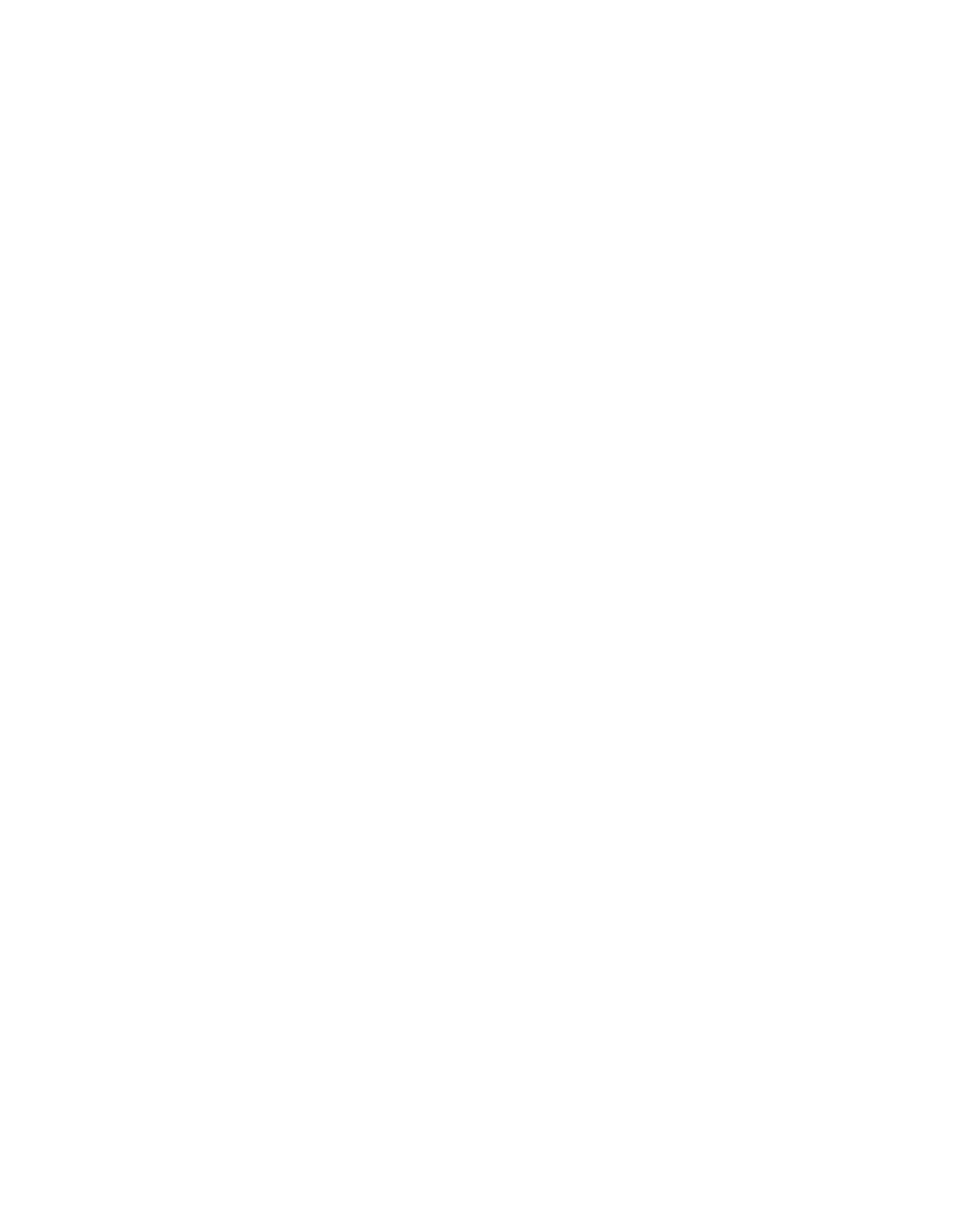

 April 24, 2008 Prepared by: Patrick Pyle – Meteorologist

### **Shasta County, California Zone of Visual Influence Assessment**

Per the request of Shasta County for the Project Applicant of the Hatchet Ridge Wind Project to come up with a site plan that would eliminate views of the Project from the town of Burney, Babcock and Brown, LP meteorological and technical team (B&B) has; 1) investigated the zone of visual influence (ZVI) for the town of Burney, CA using the proposed Hatchet Ridge Project turbine layout and 2) calculated the production that would occur from relocating the turbines. Based upon the proposed site plan of forty three 2.4 MW MHI turbines mounted on 80 meter towers, as shown on Figure 1, many of the turbines are visible on the ridgeline when viewed from the Burney area looking west.



**Figure 1.** View looking West from Burney (current proposed MWT95 2.4 MW Layout)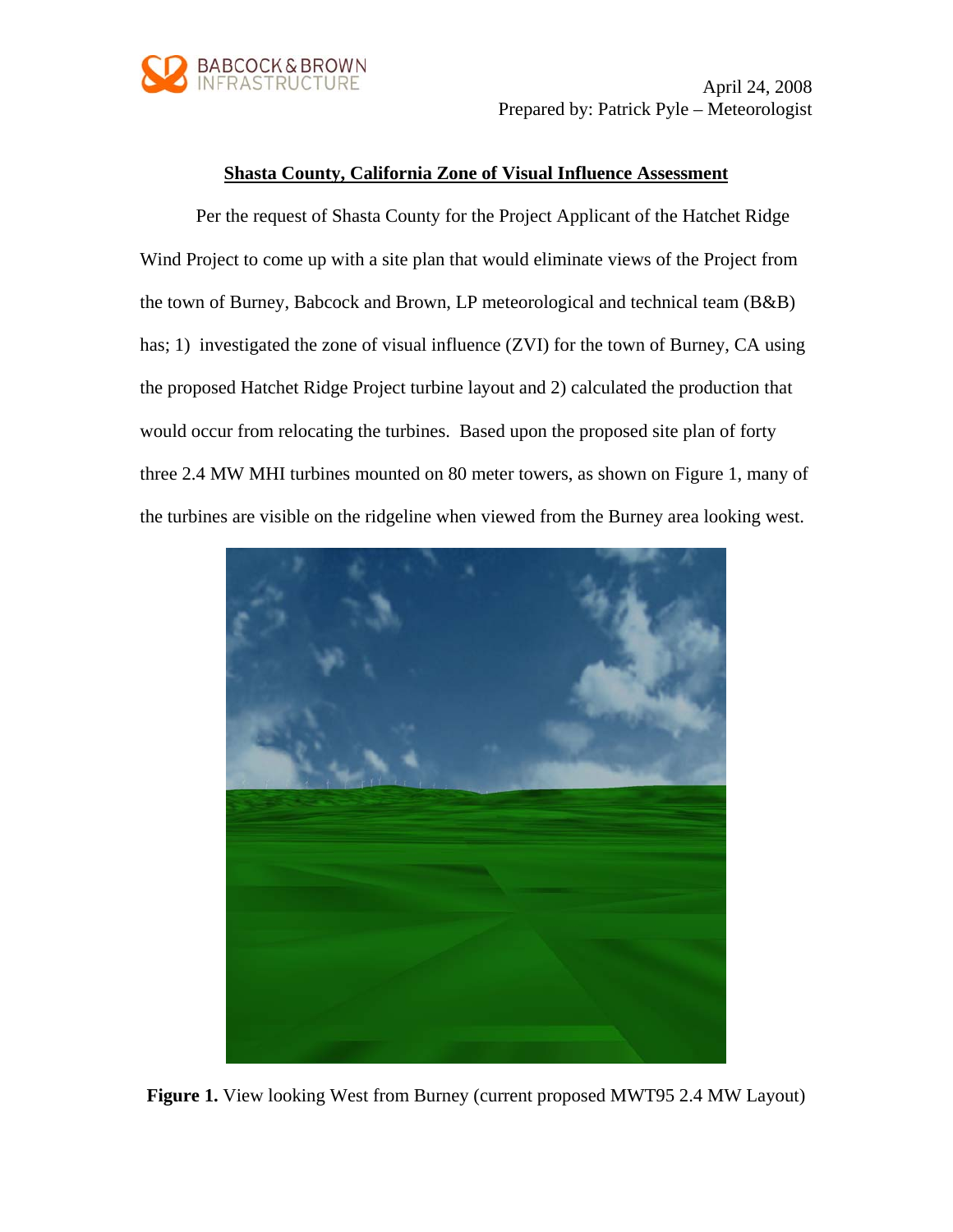

 April 24, 2008 Prepared by: Patrick Pyle – Meteorologist

To remove the turbines from the Burney area zone of visual influence, B&B performed a ZVI turbine location analysis that would eliminate all views of turbines from Burney. To achieve this goal, all turbines would have to be moved southwest approximately one mile and off the main ridgeline. Figure 2 shows a map of the current proposed layout (green dots), and the new layout with the turbines off the ridgeline and longer visible from Burney (red stars).



**Figure 2.** Hatchet Ridge Project current proposed layout with no impact on Burney.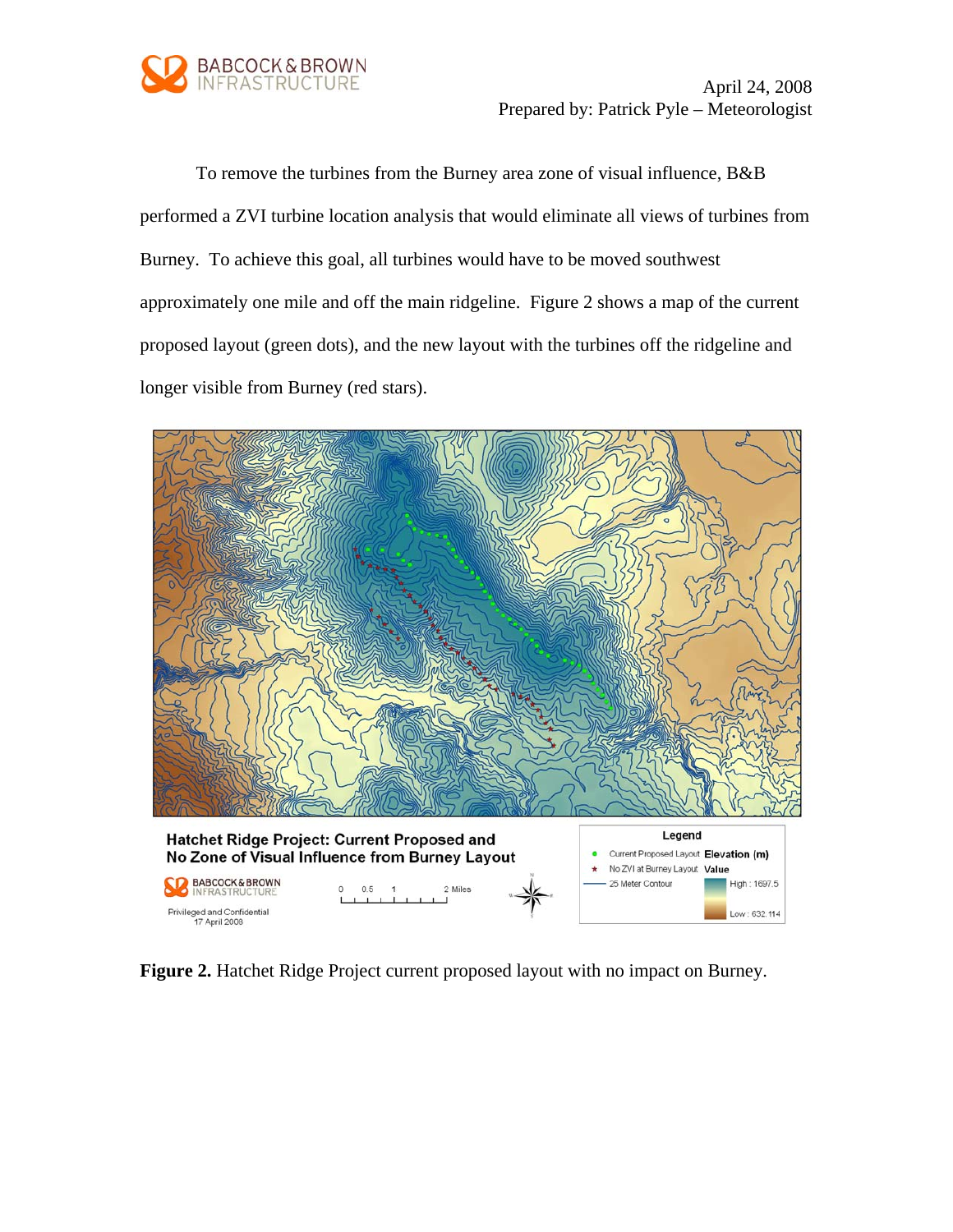

 April 24, 2008 Prepared by: Patrick Pyle – Meteorologist



Figure 3 shows the same viewpoint as from figure 1 with the new layout (red stars).

**Figure 3.** View looking West from Burney (No ZVI Layout)

## TECHNICAL AND ECONOMIC FEASIBILITY OF NO ZVI SITE PLAN

There are at least three issues associated with moving the turbines to this new location. They include; 1) the wind resource and resulting energy production at the new location, 2) constructability of the new area and, 3) environmental and/or property setback issues. This report is not qualified to comment on environmental or property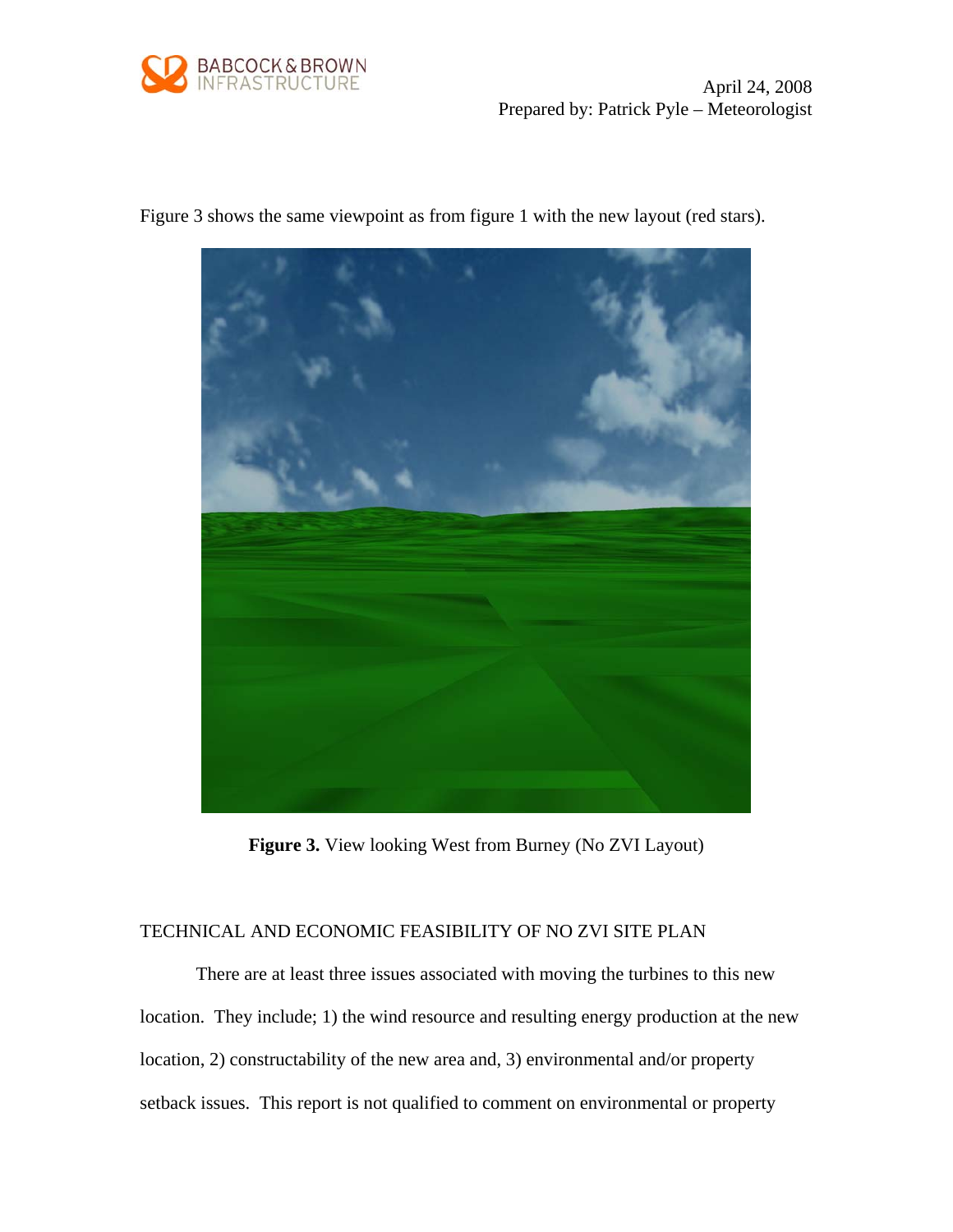

Prepared by: Patrick Pyle – Meteorologist

setback issues that might arise from the new site plan. However, B&B's in-house technical department is well versed in employing standard, well understood and accepted wind industry modeling software. Specifically, with multiple years of on-site wind data at Hatchet Ridge and using the Wind Atlas Analysis and Application Program (WAsP) and WindFarmer software packages, we are able to produce wind speed distributions for each turbine location at 25 m grid spacing across a project area. This data is then used to generate net annual energy production estimates for the entire project using the wind turbine's respective power curve and then making appropriate deductions for availability, electrical, icing, wake and other operational losses.

As mentioned earlier, wind speed information was produced for the entire site at each turbine location; however, due to the confidentiality of the data, a map showing relative annual energy production was produced (Figure 4). Results from the analysis indicate that the much lower wind speeds at the new turbine locations, the annual energy production of this layout would be approximately 40% less than our proposed layout (with a standard deviation of 10% plus or minus based on model error). In addition, the steep slope of the new turbine locations would be extremely problematic to build if not technically unfeasible. Figure 4 shows a map of the annual energy production for site with the two layouts overlaid. The negative percentages on the No ZVI layout represent the percent change in annual energy production from moving the turbines off of the ridge.